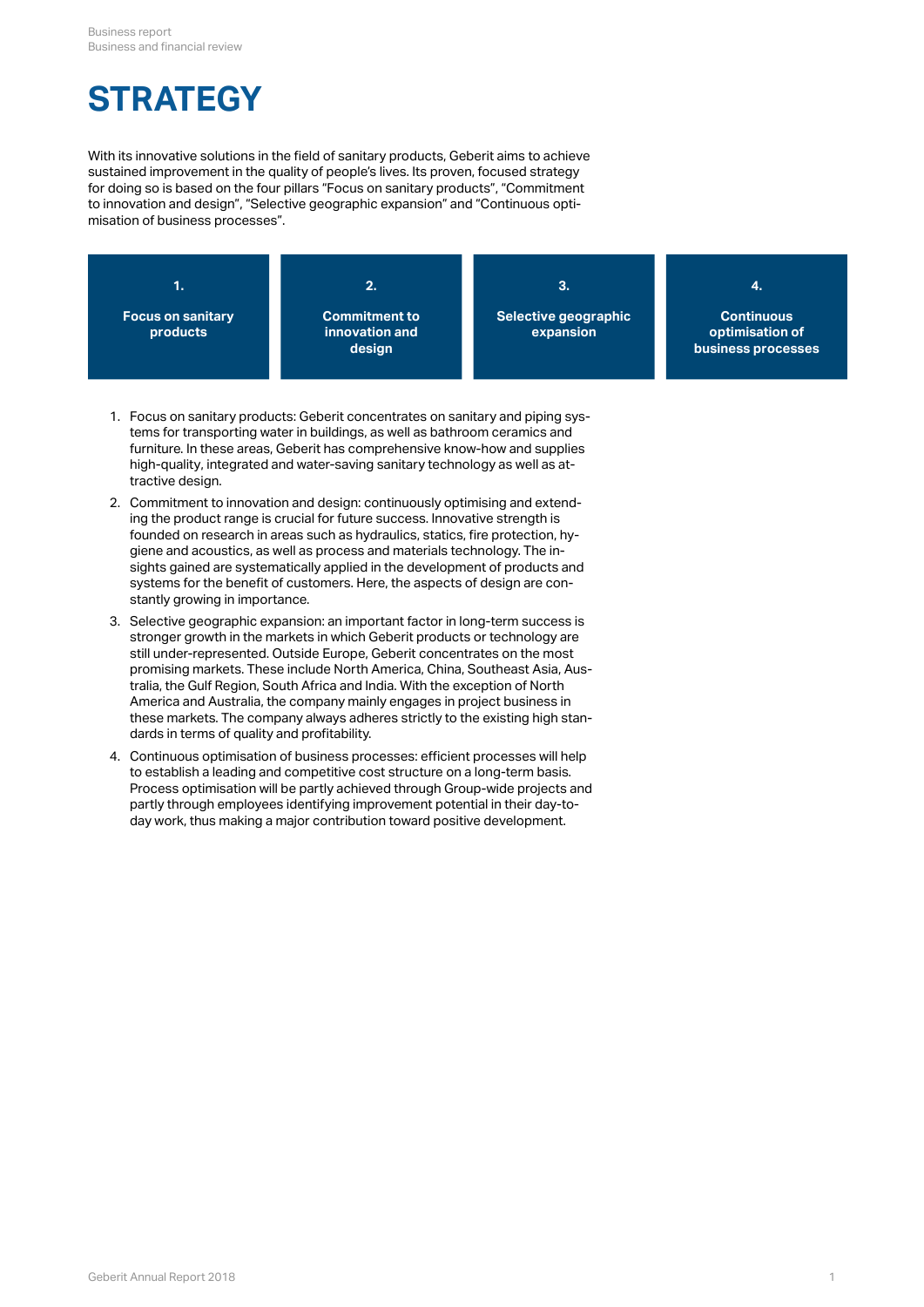# **STRATEGIC SUCCESS FACTORS**

The success of the Geberit Group is based on a series of success factors. The most important are:

- a clear, long-term strategy
- the focus on sanitary products
- $\text{-}$  solid, sustainable  $\rightarrow$  [growth and earnings drivers](#page-2-0)
- a strong competitive position
- an innovative product range, developed in accordance with customer needs
- a proven, customer-focused business model
- $\rightarrow$  a  $\rightarrow$  **sustainability-oriented** business management philosophy
- a stable management team
- a lean, functional organisation with clear responsibilities
- a result- and customer-oriented, partnership-based and down-to-earth corporate culture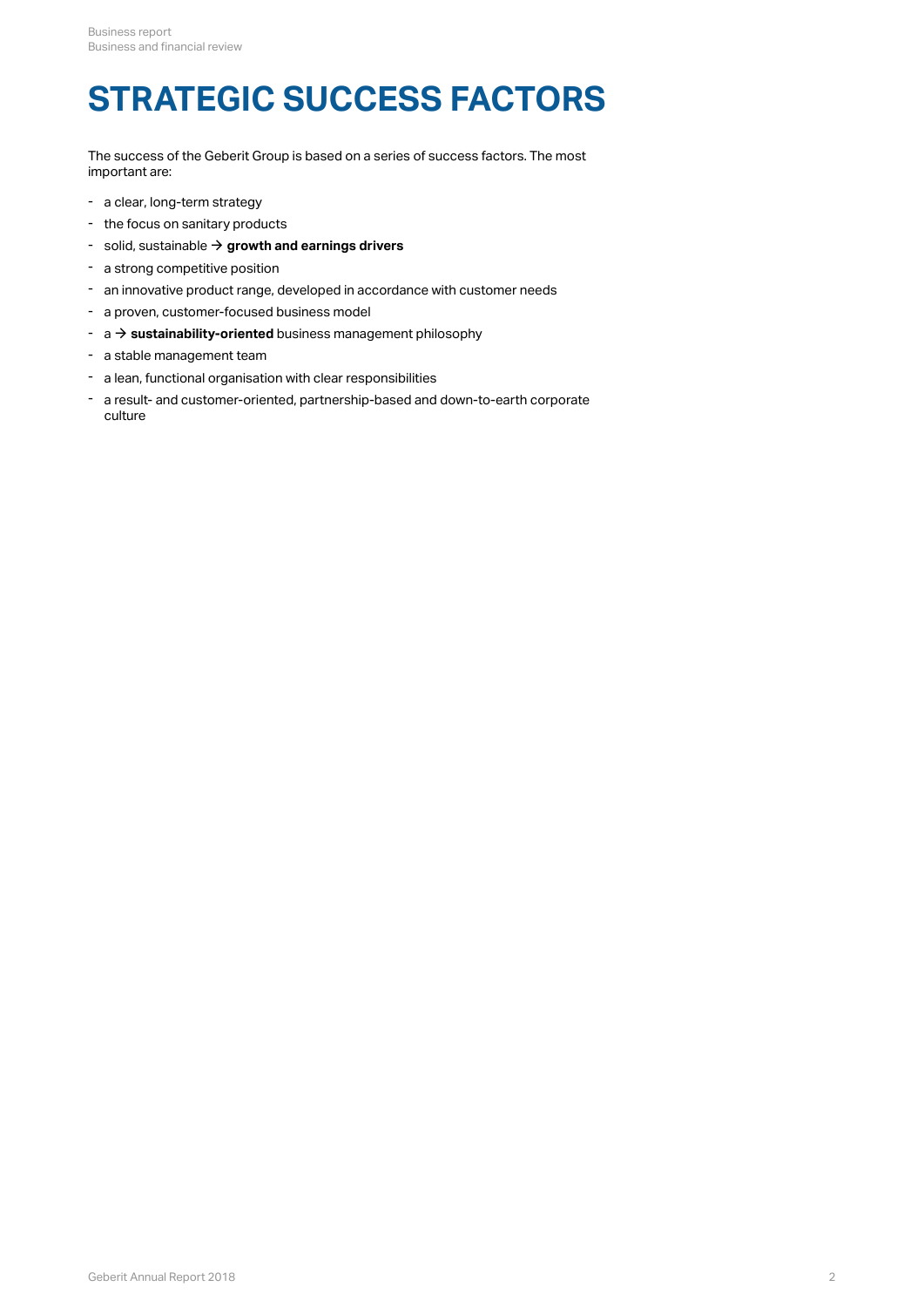## <span id="page-2-0"></span>**MEDIUM-TERM GOALS**

Geberit has set itself the goal of establishing new standards for sanitary products, continually developing these standards and thereby gaining market shares. Among other things, this approach yields sales growth that outstrips the industry average. Basically, Geberit is aiming to achieve its sales targets while at the same time maintaining its industry leadership in terms of profitability and the ability to generate high cashflows.

The growth in sales in local currencies, after adjustments for acquisitions, is expected to be between 4 and 6 percent in the medium term as an average over one economic cycle, and an operating cashflow (EBITDA) margin of between 28 and 30 percent is expected to be achieved. A third quantitative target has also been set – return on invested capital (ROIC) – which is expected to reach 25 percent in the medium term.

To achieve the Geberit Group's expected growth and be prepared for upcoming major projects, greater investments are currently being made in property, plant and equipment – around CHF 180 million in 2019; in the medium term it will be around 5% of sales.

Further growth through acquisitions has not been ruled out. However, any potential acquisition will have to satisfy strict strategic and financial criteria.

The following growth and earnings drivers are crucial to achieving the ambitious medium-term goals:

- 1. **"Push-Pull" sales model**, which concentrates on the key decision-makers in the sanitary industry (wholesalers, plumbers and sanitary engineers, architects, general contractors, investors, showroom operators)
- 2. **Technology penetration**, which involves replacing outdated technologies with new, more innovative sanitary products and systems
- 3. **Value strategy**, to increase the proportion of higher-added-value products – particularly in markets in which Geberit products already have a high degree of market penetration
- 4. **Geberit AquaClean initiative**, to further expand the shower toilet category in Europe as well as Geberit's market position in this category
- 5. **Innovation leadership** in the sanitary industry in order to set new standards
- 6. **Continuous process and cost optimisation**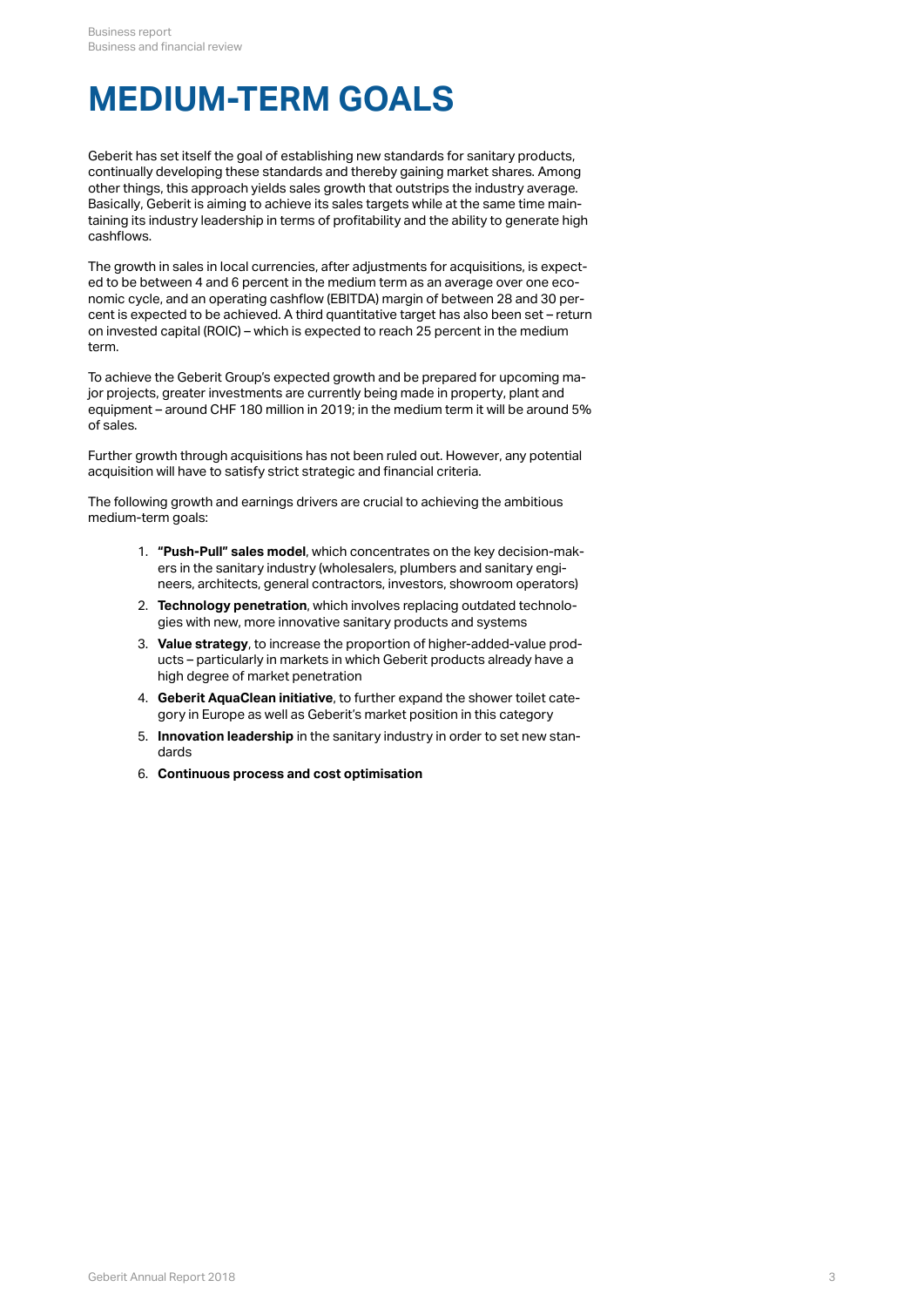# **VALUE-ORIENTED MANAGEMENT**

Value orientation aspects are considered in all areas of the company.

The remuneration model for Group management as a whole (220 employees) involves a remuneration portion that is dependent on the company's performance and which is calculated on the basis of four equally weighted key figures – including the value-oriented key figure "return on invested capital" (ROIC). In addition to the salary, there is an annual option plan for the Group Executive Board and other management members. Allotments under the option plan are also linked to a target figure for return on invested capital. Details can be found in the  $\rightarrow$  **[Remuneration Report](http://annualreport.geberit.com/reports/geberit/annual/2018/gb/English/107050/5_-remune_ration-architecture.html)**.

Investments in property, plant and equipment are approved only if strict criteria are met. In this context, it is imperative that an investment return be achieved that exceeds the cost of capital plus a premium.

In the interests of value-oriented management, important investment projects are tracked over the long term following project completion, and the achievement of objectives is evaluated annually by the Group Executive Board.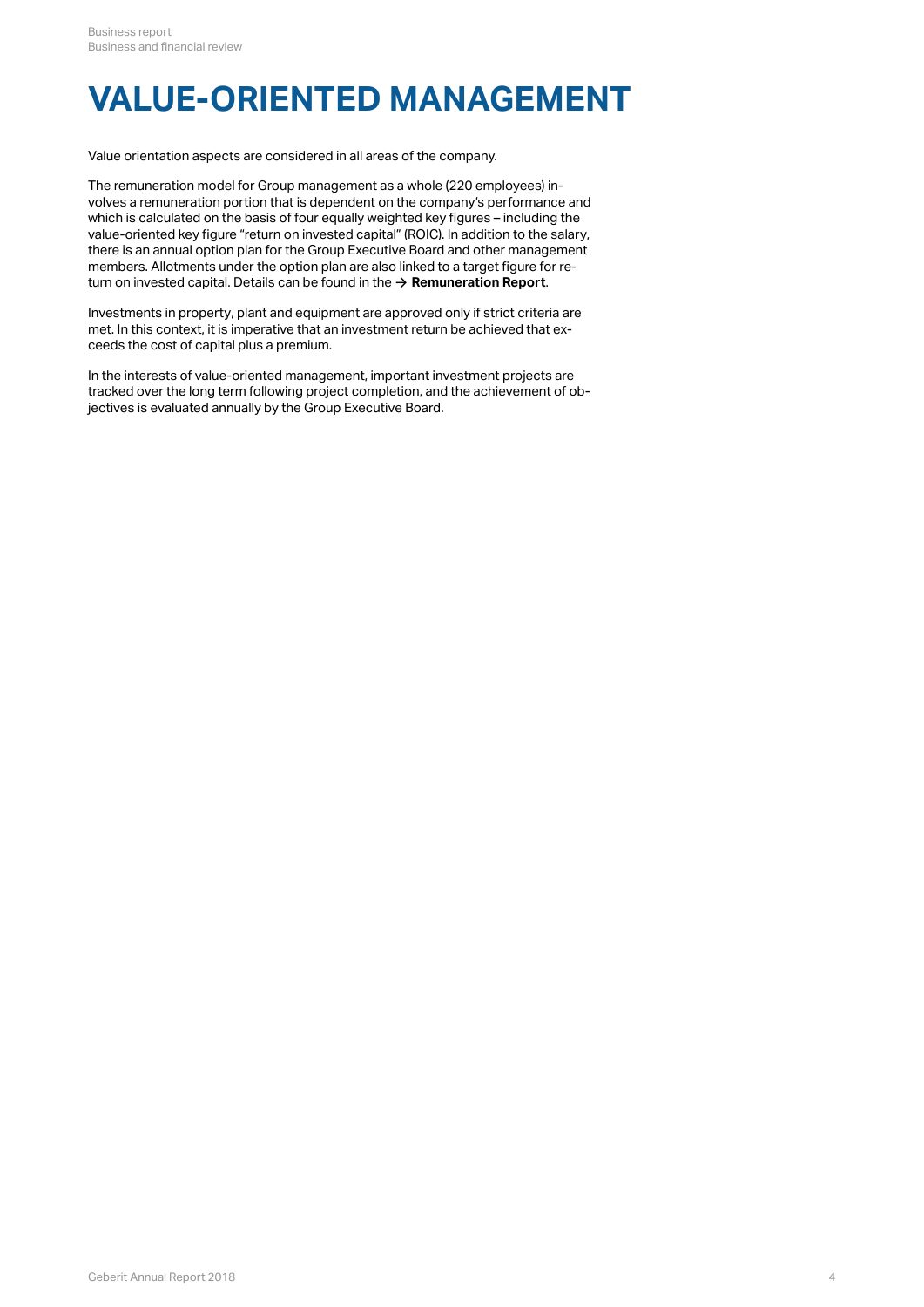# <span id="page-4-0"></span>**RISK MANAGEMENT**

For information on risk management, see also **[Corporate Governance, 3.7 Infor-](http://annualreport.geberit.com/reports/geberit/annual/2018/gb/English/106030/3_-board-of-directors.html?anchor=106030_3_7#106030_3_7)**[\\$](http://annualreport.geberit.com/reports/geberit/annual/2018/gb/English/106030/3_-board-of-directors.html?anchor=106030_3_7#106030_3_7) **[mation and control instruments vis-à-vis the Group Executive Board, third para](http://annualreport.geberit.com/reports/geberit/annual/2018/gb/English/106030/3_-board-of-directors.html?anchor=106030_3_7#106030_3_7)[graph](http://annualreport.geberit.com/reports/geberit/annual/2018/gb/English/106030/3_-board-of-directors.html?anchor=106030_3_7#106030_3_7)**.

As part of the process of risk identification, risk analysis and risk management, the following risks have been rated as significant for the Geberit Group:

#### **PERFORMANCE OF THE EUROPEAN BUILDING CONSTRUCTION INDUSTRY**

Renovations, which are less cyclical, account for a significant share of total sales. Consequently, the Geberit Group is well protected against fluctuations in construction activity. Given that modern sanitary technology still has relatively low levels of penetration in many markets, there is also a considerable degree of long-term potential for sales growth – regardless of the economic climate.

#### **AVAILABILITY OF RAW MATERIALS**

Professional, institutionalised purchase processes and systematic dual sourcing help to ensure that raw materials are available.

#### **CHANGES IN THE COMPETITIVE ENVIRONMENT**

Innovative products as well as the comprehensive range of products in place since the integration of the ceramics business ensure that the Geberit Group is able to maintain its leading market position. The company's partnership with the craft sector and its constructive collaboration with wholesalers also play a key role as part of the three-stage sales model.

#### **INFORMATION TECHNOLOGY**

The Geberit Group is continually working to improve the security of its IT infrastructure. This includes taking defensive measures against cyberthreats as well as detecting and dealing with any cyberattacks efficiently. Extensive measures have been established in the interests of business continuity.

In the reporting year, the company's IT systems underwent a comprehensive and detailed security check involving the input of an external specialist. This check confirmed that the company's IT systems have an adequate level of security.

#### **COMPLIANCE WITH LAWS**

The Geberit Group is exposed to various legal risks that arise from normal business activity. Comprehensive  $\bm{\rightarrow}$  **compliance processes** are in place for the purpose of preventing violations of the law or regulations.

#### <span id="page-4-1"></span>**MANAGEMENT OF CURRENCY RISKS**

In general, the effects of currency fluctuations are warded off as far as possible with an efficient natural hedging strategy. This entails making sure that costs in the various currency areas are incurred in the same proportion in which sales are generated. As a consequence of the natural hedging strategy, currency fluctuations have no significant impact on operating margins. Gains and losses result mainly from the translation of local results into Swiss francs (translation effects). In terms of a sensitivity analysis, the following changes can be assumed if the Swiss franc should be 10% weaker or stronger than all other currencies:

| - Sales:  | $+/-9%$                                 |
|-----------|-----------------------------------------|
| - EBITDA: | $+1 - 9%$                               |
|           | - EBITDA margin: +/-0 percentage points |

For more information on the management of currency risks, see also the **[Financial](http://annualreport.geberit.com/reports/geberit/annual/2018/gb/English/20405004/4_-risk-assessment-and-management.html)** [\\$](http://annualreport.geberit.com/reports/geberit/annual/2018/gb/English/20405004/4_-risk-assessment-and-management.html) **[Statements of the Geberit Group, Notes to the Consolidated Financial State](http://annualreport.geberit.com/reports/geberit/annual/2018/gb/English/20405004/4_-risk-assessment-and-management.html)[ments, 4. Risk Assessment and Management, Management of Currency Risks](http://annualreport.geberit.com/reports/geberit/annual/2018/gb/English/20405004/4_-risk-assessment-and-management.html)** and the → **[Financial Statements of the Geberit Group, Notes to the Consolidated Fi](http://annualreport.geberit.com/reports/geberit/annual/2018/gb/English/20405004/4_-risk-assessment-and-management.html)[nancial Statements, 15. Derivative Financial Instruments](http://annualreport.geberit.com/reports/geberit/annual/2018/gb/English/20405004/4_-risk-assessment-and-management.html)**.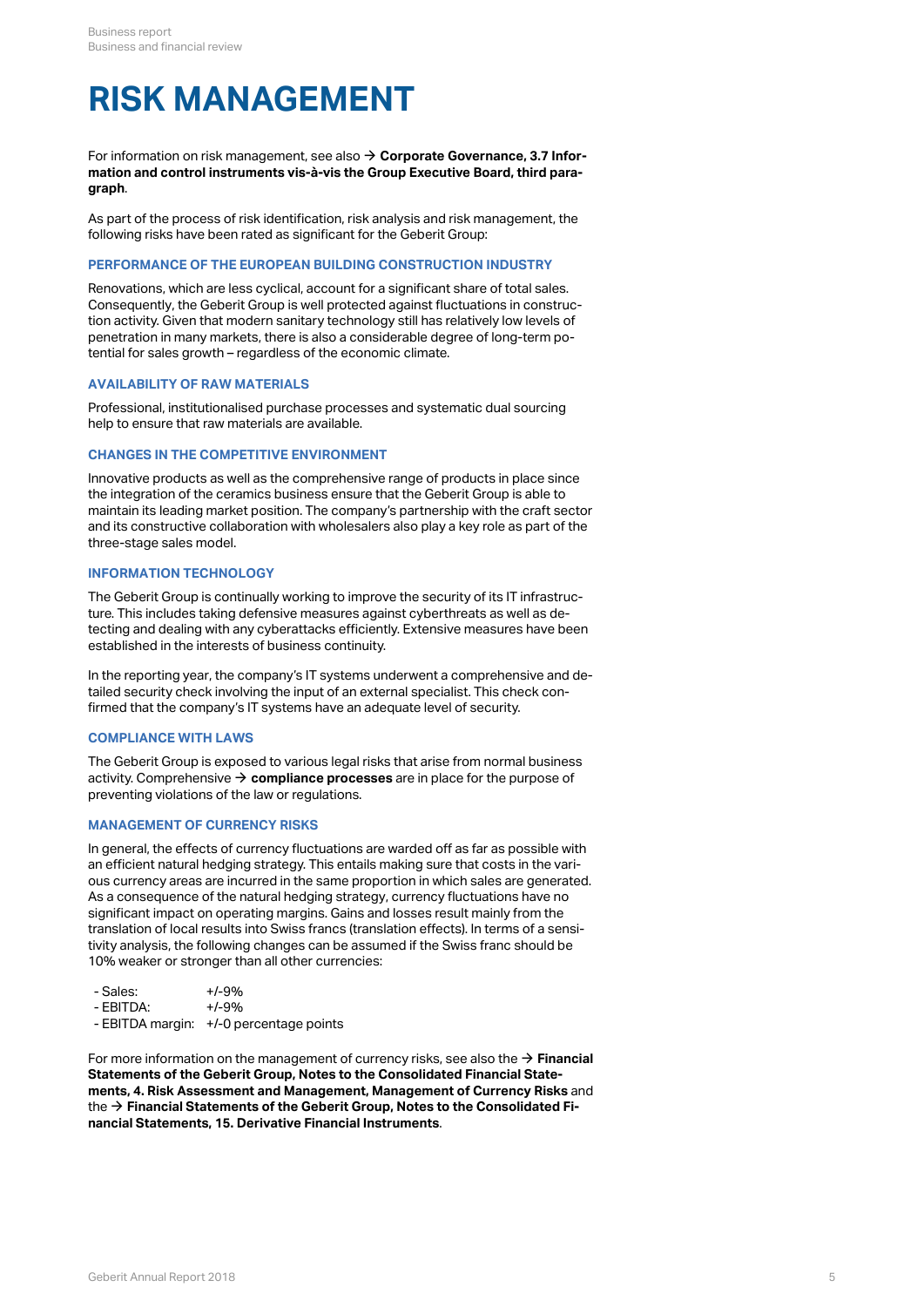# **MARKET ENVIRONMENT**

#### **STABLE BUSINESS CLIMATE**

As in previous years, the construction industry in 2018 was shaped by developments that varied by region. In the year-on-year comparison, the market environment was characterised by slightly lower growth.

In November 2018, Euroconstruct forecasted an increase in building construction for **Europe** in 2018 of +2.3% – identical to the estimate from mid-2018. A comparison with older forecasts confirms the stable outlook: at the end of 2017, Euroconstruct also expected building construction to increase by +2.3% in 2018. At +3.8%, new construction reported much stronger growth in 2018 than renovations (+1.0%). However, the volume for new buildings still lagged a long way behind the record highs of 2007/2008 in 2018. In contrast, renovation volumes were almost on a par again with the level seen at that time – or even slightly above in the case of residential construction. At +2.8%, residential construction was the growth driver for building construction in 2018. According to Euroconstruct, the following countries that are important to Geberit in terms of sales did well in 2018: the Netherlands (+6.1%), France (+2.6%), Austria (+2.4%), Italy (+1.6%), Germany (+1.4%) and Switzerland (+1.0%). However, growth weakened overall compared to 2017.

Of the total European construction volume of EUR 1,563 billion in 2018, 80% was generated by building construction. The ratio of residential to non-residential building construction remained the same at around 60 to 40 percent. In spite of stronger growth, new construction as a share of total building construction continued to lag behind the renovation business in 2018.

In the **US**, gross domestic product (GDP) rose by +2.9%, and the economy grew faster than in 2017 (+2.3%). Investments in building construction increased by +3.9% according to figures as of end of November, 2018 for the U.S construction industry as published by the U.S. Department of Commerce, United States Census Bureau. Within building construction, investments in non-residential construction increased by +3.8%, which was more than in the previous year (+1.2%). This development was supported by the hotel and office buildings sectors. The healthcare/hospitals and schools/universities segments, which are important for Geberit, developed with +2.6% slightly stronger compared to the previous year (+2.0%). Residential construction in the reporting year performed better than in the previous year; however, the number of building permits for new private residential units only increased by +2.8% after the previous year's performance of +6.2%.

In the **Far East/Pacific** region, economic growth amounted to +4.6% – slightly down on the previous year (+4.8%) but significantly higher than global economic growth (+3.0%). At 53%, more than half of the global growth once again originated from the Far East/Pacific region, where all relevant  $\frac{2}{3}$ economies enjoyed positive growth. As in previous years, China contributed around 60% to the growth of this region. The Chinese residential construction sector continued to grow moderately in both tier one and tier two cities (aforementioned figures covering the world economy and the performance of the Far East/Pacific were published in the October 2018 edition of the IMF World Economic Outlook).

**Construction output and Geberit sales in Europe 2014–2018** (Index: 2013 = 100) 2014 2015 2016 2017 2018 95 100 105 110 115 120 125 Geberit sales, currency-adjusted and organic in Europe Total building construction Building construction – renovation Building construction – new

Source: 86th Euroconstruct conference in Paris (FR), November 2018, and 85th Euroconstruct conference in Helsinki (FI), June 2018





Residential – new (21%)

2 Residential – renovation (26%) 3 Non-residential – new (17%)

4 Non-residential – renovation (15%)

5 Civil engineering (21%)

Source: 86th Euroconstruct conference in Paris (FR), November 2018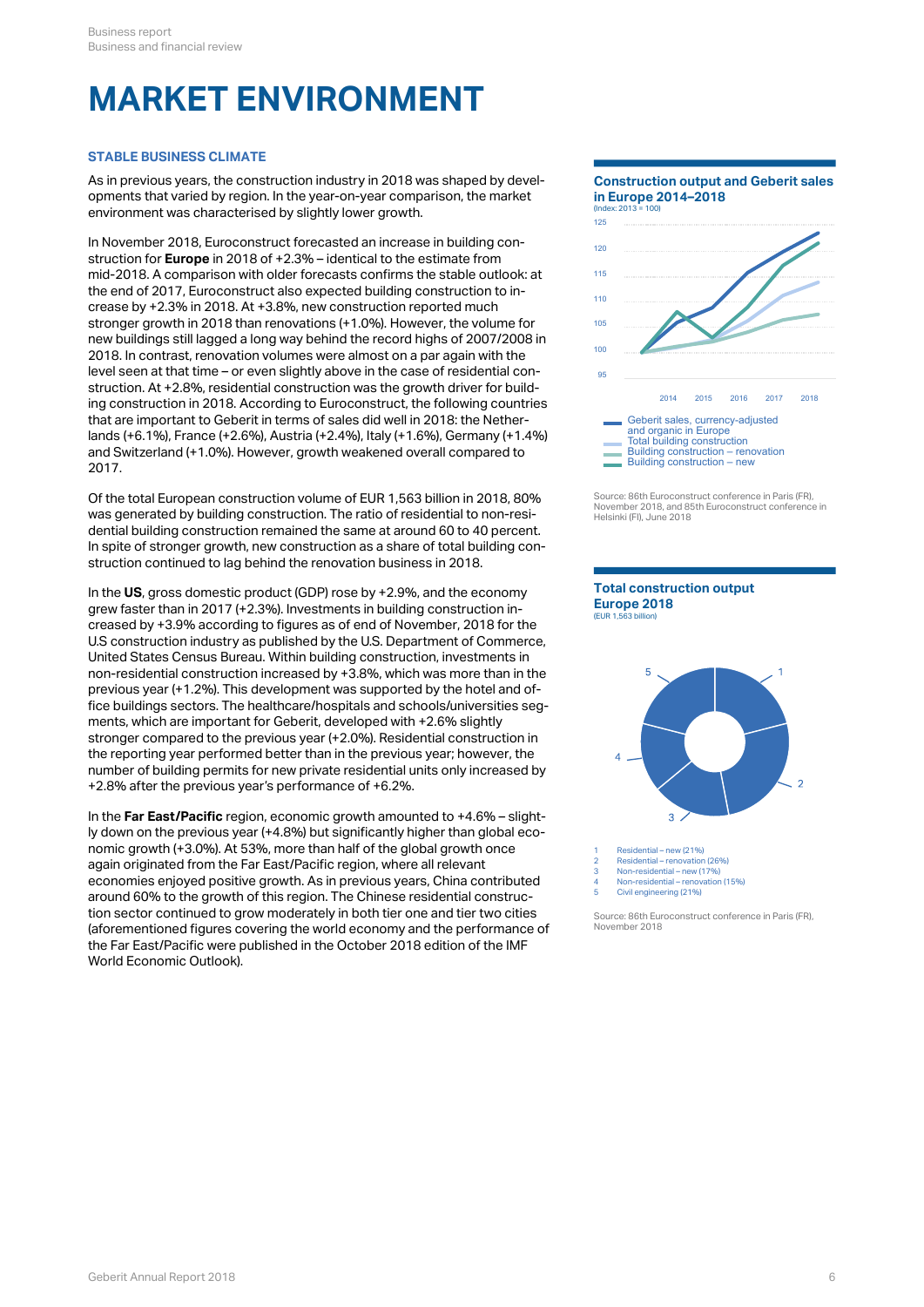# **SALES**

#### **SOLID SALES DEVELOPMENT**

Consolidated sales in 2018 increased by 5.9% to CHF 3,081 million. Total growth comprised growth in local currencies of +3.1% and a foreign currency effect of +2.8%. Geberit was able to gain further market shares, particularly in those European countries in which Geberit technology is still underrepresented.

The currency gains contained in sales amounted to CHF 83 million. In 2018, 63% of sales were generated in euros, 9% in Swiss francs, 5% in US dollars, 4% in British pounds and 19% in other currencies.

The following changes in sales in the markets and product areas are currency-adjusted.

#### **DIFFERENT PERFORMANCES IN THE MARKETS**

In 2018 as a whole, sales in **Europe** rose by 2.8%. The Iberian Peninsula (+9.5%) and Central/Eastern Europe (+9.0%) made strong gains, with the Benelux Countries (+4.6%), Germany (+3.1%), Italy (+2.7%), Austria (+1.8%), France (+1.6%) and Switzerland (+1.5%) also recording increases. However, sales were down in the United Kingdom/Ireland (-1.7%) and in the Nordic Countries (-1.9%). Double-digit sales growth was posted in the **Far East/Pacific** region (+13.9%). **America** (+3.5%) and **Middle East/Africa** (+1.4%) also recorded sales growth.

### **STRONGEST GROWTH IN INSTALLATION AND FLUSHING SYSTEMS**

Sales for the **Installation and Flushing Systems** product area amounted to CHF 1,133 million, corresponding to growth of 4.9%. Two factors drove this above-average increase. Firstly, Installation and Flushing Systems saw accelerated growth in the European expansion markets as a result of synergies from the integration of the ceramics business. Secondly, Geberit was also able to gain market shares in Central European markets through the sale of higher-added-value products.

Sales for the **Piping Systems** product area increased by 4.3% to CHF 928 million. The launch of various innovative products within the Building  $\frac{1}{2}$ Drainage Systems product line in recent years made a major contribution to  $\frac{2}{3}$ this growth, as did the solid performance of the Supply Systems product line.

The **Bathroom Systems** product area posted sales of CHF 1,020 million, remaining around the previous year's performance  $(+0.1\%)$ . The shower toilet business continued to perform strongly. A poor market environment in the the state of the state of the state of the state of the state of the state of the state of the state of the state of the state of the state of the st Nordic Countries – a very important market for this area – and the closure of two ceramics plants in France had a negative impact in this product area.

**Sales development 2009–2018**



#### **Sales by markets/regions 2018**



Germany (30%)

- 2 Nordic Countries (10%) 3 Central/Eastern Europe (10%)
- Switzerland (9%)
- 5 Benelux (8%)<br>6 Italy (7%) 6 Italy (7%)
	- France (6%)
- Austria (6%) 9 United Kingdom/Ireland (4%)
- 10 Iberian Peninsula (1%) 11 America (3%)
- 12 Far East/Pacific (3%)
- 1 ar Eastri achie (5 %)<br>Middle East/Africa (3%)

#### **Sales by product areas 2018**

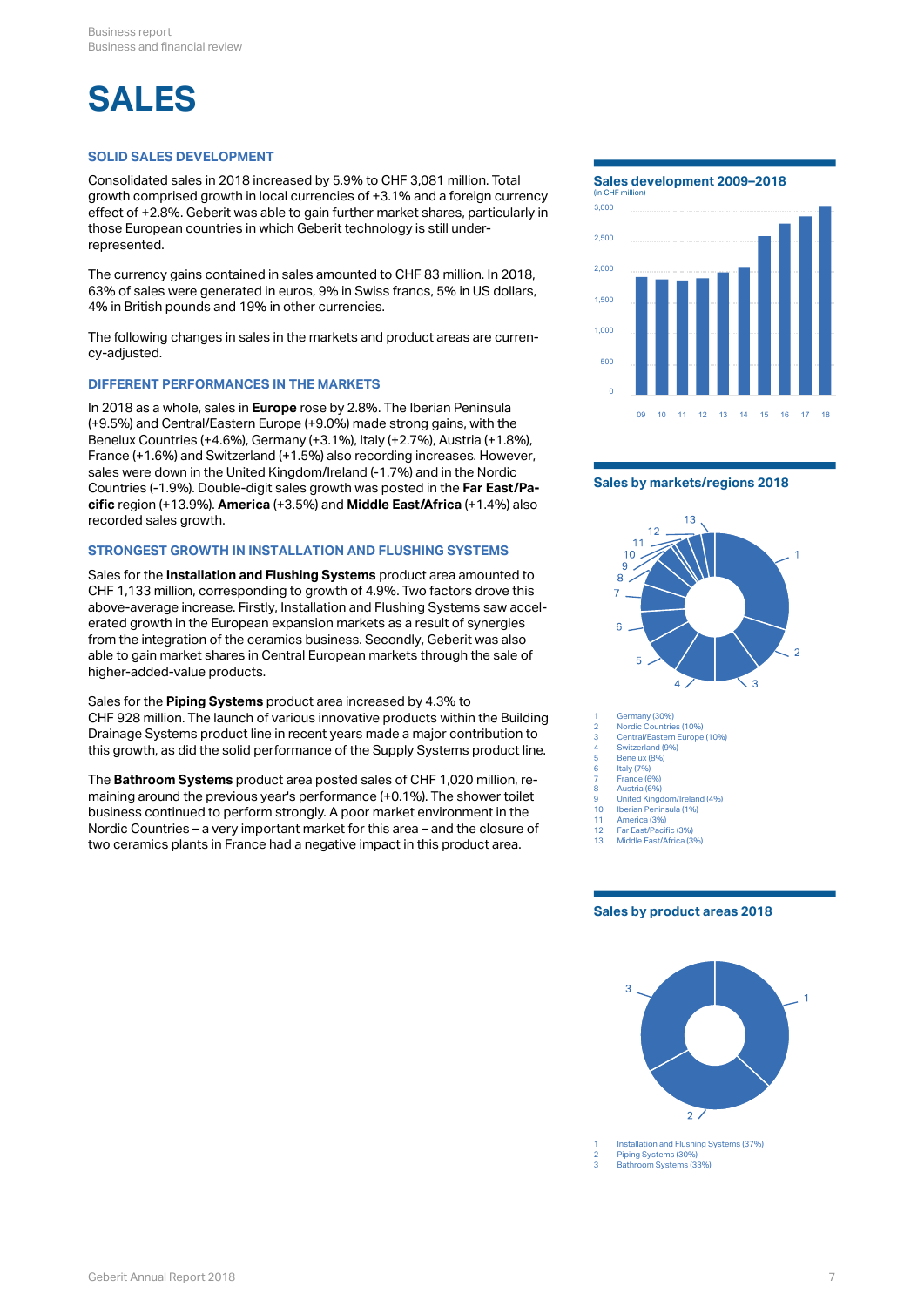# **RESULTS**

#### **PROFITABILITY STILL AT A HIGH LEVEL**

In comparison with previous years, the operating cashflow (EBITDA) was no longer impacted in 2018 by one-off costs related to the Sanitec acquisition. Adjusted figures are only shown for operating profit and net income, as well as for earnings per share. These adjusted figures are shown for the last time in the reporting year.

The operating cashflow (EBITDA) rose by 5.7% to CHF 868 million, its highest ever level in Geberit's history. As in the previous year, the EBITDA margin came to 28.2%. The increased year-on-year operating results were above all attributable to higher sales volumes, price increases, positive effects of the closure of two plants in France in the previous year as well as to continuous efficiency improvements, while higher raw material prices as well as tariff-related increases in personnel expenses had a negative impact. In terms of the operating margins, currency fluctuations only had a marginally negative impact due to the natural hedging.

The adjusted operating profit (adj. EBIT) rose by 5.4% to CHF 744 million, and the adjusted EBIT margin reached 24.2% (previous year 24.3%). Adjusted net income rose by 3.7% to CHF 626 million, which led to an adjusted return on sales of 20.3% (previous year 20.8%). The below-average growth when compared with the operating results was due to a negative development of the financial result as a consequence of negative foreign currency effects, which could only be compensated in part through a lower tax rate. The adjusted earnings per share were up by 4.7% to CHF 17.21 (previous year CHF 16.43).

#### **OPERATING EXPENSES UNDER CONTROL**

The cost of materials increased by 7.6% to CHF 893 million, representing a higher share of sales at 29.0%, compared to 28.5% in the previous year. The higher cost of materials was driven by rises in the first three quarters in the price of industrial metals on the one hand and plastics on the other. Personnel expenses fell by 0.4% to CHF 744 million, which equates to 24.2% of sales (previous year 25.7%). This slight decrease in absolute terms was due to positive effects from the costs incurred in the previous year connected to the closure of two ceramics plants in France, and also to synergies and efficiency-improving measures. These factors were partly offset by tariff-related salary increases as well as the higher personnel expenses needed for handling greater volumes, see also **[Business and financial review, employ-](#page-11-0)**[\\$](#page-11-0) **[ees](#page-11-0)**. Depreciation came to CHF 105 million, which was around the previous year's figure. The adjusted amortisation of intangible assets rose to CHF 19 million (previous year CHF 10 million) due to amortisation related to the ceramics brands that are being discontinued in 2019 and 2020. Other operating expenses increased by 2.8% to CHF 576 million.

The net financial result came to CHF -20 million, which was below the previous year's performance (CHF -9 million). Tax expenses grew from CHF 85 million to CHF 90 million. This resulted in a tax rate of 13.1% (previous year 13.9%).

#### **ACQUISITION AND INTEGRATION COSTS NOW ONLY HAVING A MARGI-NALLY NEGATIVE IMPACT ON THE INCOME STATEMENT**

One-off costs arising from the Sanitec acquisition/integration amounted to  $\frac{14}{15} = \frac{16}{16} = \frac{17}{16}$ CHF 36 million as regards EBIT and CHF 29 million as regards net income. These costs are reported here for the last time and are well below the level of previous years. The non-adjusted figures were CHF 708 million for EBIT, CHF 597 million for net income, and CHF 16.40 for earnings per share.

#### **SIGNIFICANT INCREASE IN FREE CASHFLOW**

The higher operating cashflow, lower investments in net working capital compared to the previous year, and lower cash tax payments had a positive impact on cashflow. However, the payments during the reporting year in relation to the closure of two ceramics plants in France in the previous year had a negative effect. With investments in property, plant and equipment remaining at the previous year's level, free cashflow increased by 22.2% to CHF 582 million (see also **[Financial Statements of the Geberit Group,](http://annualreport.geberit.com/reports/geberit/annual/2018/gb/English/20405028/28_-cashflow-figures.html)** [\\$](http://annualreport.geberit.com/reports/geberit/annual/2018/gb/English/20405028/28_-cashflow-figures.html)

### **EBIT, EBITDA, Net income, Earnings per share (EPS)**



<sup>\*</sup> Adjusted for costs in connection with the Sanitec acquisition and integration (EBITDA 2018 not adjusted)

#### **EUR/CHF exchange rates 2017/2018**



Jan Feb Mar Apr May Jun Jul Aug Sep Oct Nov Dec



#### **Raw material price development 2014-2018**

(Market price; index: December 2013 = 100)



<sup>1</sup> Source: Kunststoff Information Verlagsgesellschaft mbH<br><sup>2</sup> Source: London Metal Exchange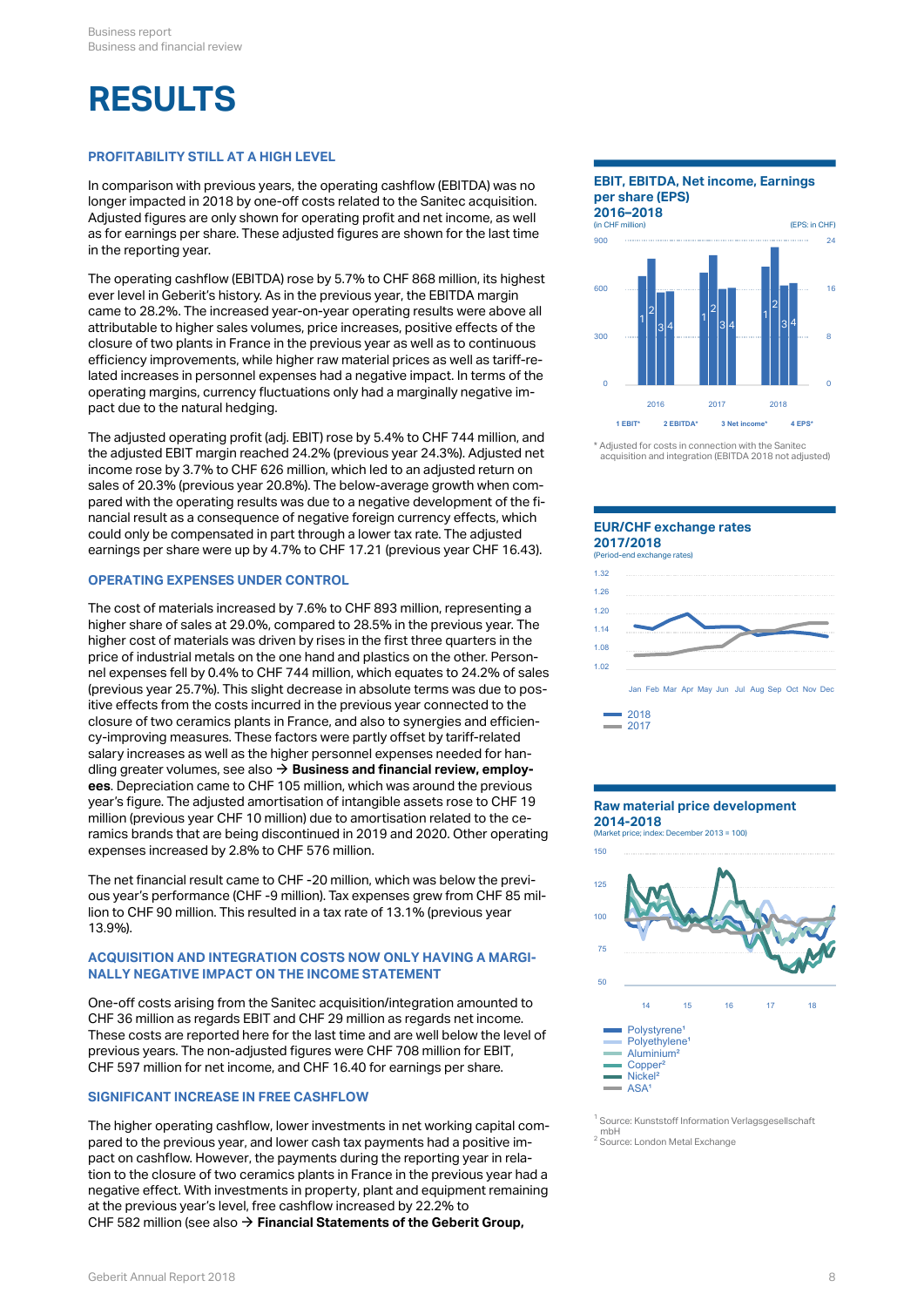#### **[Notes to the Consolidated Financial Statements, 28. Cashflow figures](http://annualreport.geberit.com/reports/geberit/annual/2018/gb/English/20405028/28_-cashflow-figures.html)**).

CHF 566 million, or 97.3% of the free cashflow, was distributed to shareholders during the reporting year as part of the dividend payment and the share buyback programme.

### **Acquisition and integration related costs**

| ______           |  |
|------------------|--|
| (in CHF million) |  |

|                                 | 2017 | 2018 |
|---------------------------------|------|------|
| Integration costs               | 49   | 0    |
| Total cost on EBITDA level      | 49   | o    |
| Depreciation and amortisation   | 35   | 36   |
| <b>Total cost on EBIT level</b> | 84   | 36   |
| Tax effect                      | -7   | -7   |
| Total cost on net income level  | 77   | 29   |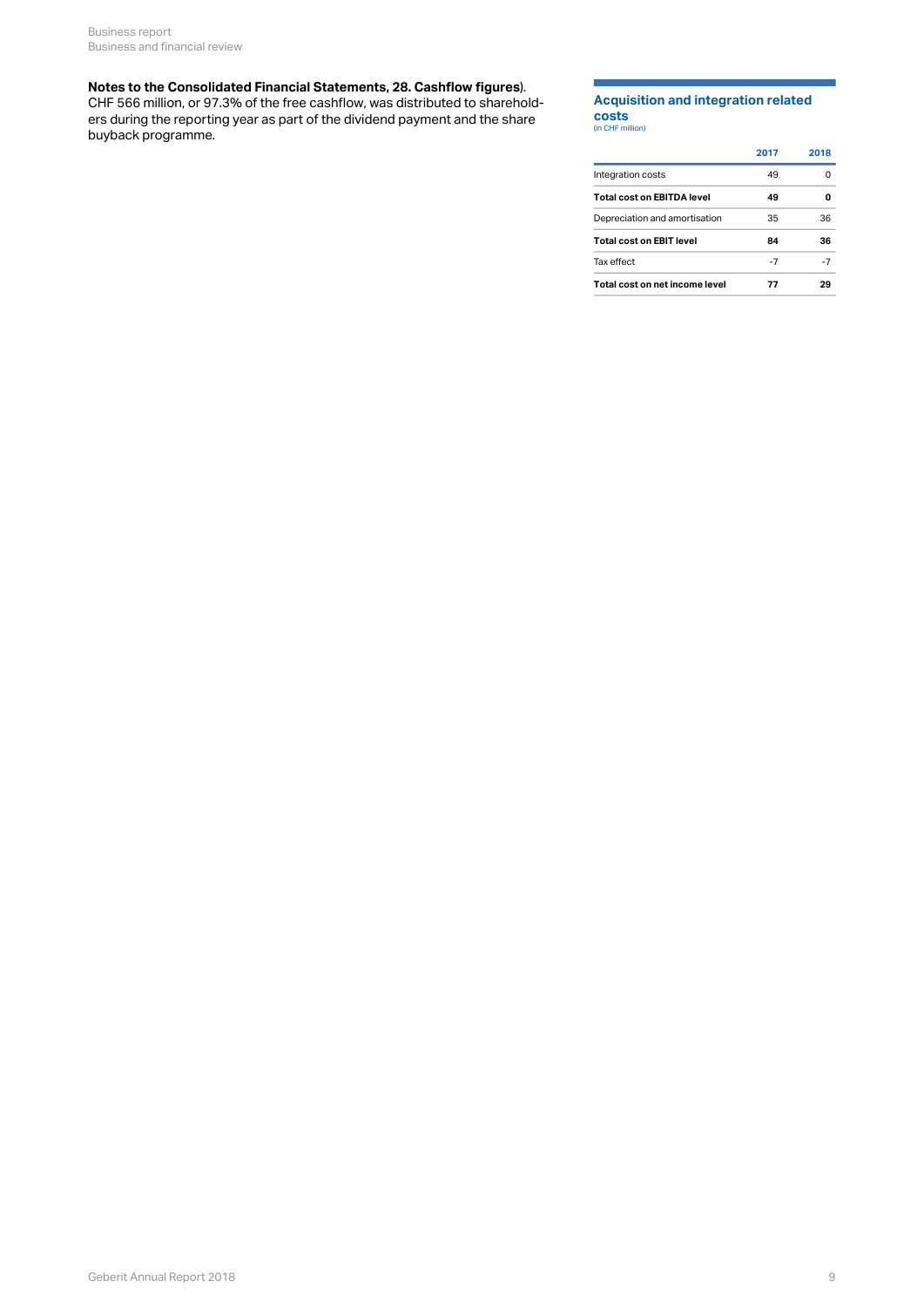# **FINANCIAL STRUCTURE**

### **SOUND FINANCIAL FOUNDATION**

Once again, the strong free cashflow allowed the attractive dividend policy and the share buyback programme to be continued while also maintaining the very healthy financial foundation of the Group.

Total assets fell from CHF 3,743 million to CHF 3,502 million. Liquid funds decreased from CHF 413 million to CHF 282 million. In addition, the Group had access to undrawn operating credit lines for the operating business of CHF 384 million. Debts were reduced to CHF 837 million (previous year CHF 895 million). Overall, this resulted in an increase in net debt of CHF 73 million to  $\frac{1}{\text{Net debt}}$  461 482 CHF 555 million at the end of 2018.

Net working capital increased by CHF 33 million year-on-year to CHF 206 million. Property, plant and equipment increased from CHF 813 million to CHF 829 million, while goodwill and intangible assets fell from CHF 1,749 million to CHF 1,652 million as a result of amortisation as well as currency effects.

The ratio of net debt to equity (gearing) increased from 26.3% in the previous year to 31.8%. The equity ratio reached a very solid 49.8% (previous year 49.1%). Based on average equity, the adjusted return on equity (ROE) was 34.5% (previous year 35.2%); the non-adjusted value of this ratio was 32.9% (previous year 30.7%). Average invested operating capital, comprising net working capital, property, plant and equipment, and goodwill and intangible assets amounted to CHF 2,823 million at the end of 2018 (previous year CHF 2,696 million). The adjusted return on invested capital (ROIC) rose to 22.6% (previous year 22.4%); the non-adjusted value of this ratio was 21.6% (previous year 19.5%). For details on the non-adjusted gearing, ROE and ROIC calculations, please refer to the  $\rightarrow$  **[Financial Statements of the Geberit Group,](http://annualreport.geberit.com/reports/geberit/annual/2018/gb/English/20405005/5_-management-of-capital.html) [Notes to the Consolidated Financial Statements, 5. Management of Capi](http://annualreport.geberit.com/reports/geberit/annual/2018/gb/English/20405005/5_-management-of-capital.html)[tal](http://annualreport.geberit.com/reports/geberit/annual/2018/gb/English/20405005/5_-management-of-capital.html)**.

The Geberit Group held 999,182 treasury shares on 31 December 2018, which equals 2.7% of the shares entered in the Commercial Register. Of these, 650,801 (1.8% of the shares entered in the Commercial Register) originate from the ongoing share buyback programme, while the remaining 348,381 are mostly earmarked for participation plans. The total number of shares entered in the Commercial Register stands at 37,041,427 shares.

The aforementioned share buyback programme began on 6 June 2017. As part of this programme, shares to the value of up to CHF 450 million are to be repurchased, less withholding tax, over a maximum period of three years. The shares will be repurchased via a separate trading line on the SIX Swiss Exchange for the purpose of a capital reduction. By 31 December 2018, 650,801 shares had been acquired at a sum of CHF 276 million. The average purchase price per share was CHF 424.80. During the reporting year, 445,551 shares were acquired as part of the programme at a sum of CHF 185 million.

### **Debt** (in CHF million; as of 31 December)

|                    | 2016 | 2017 | 2018 |
|--------------------|------|------|------|
| Long-<br>term debt | 967  | 891  | 683  |
| Total debt         | 971  | 895  | 837  |
| Liquid<br>funds    | 510  | 413  | 282  |

Net debt 461 482 555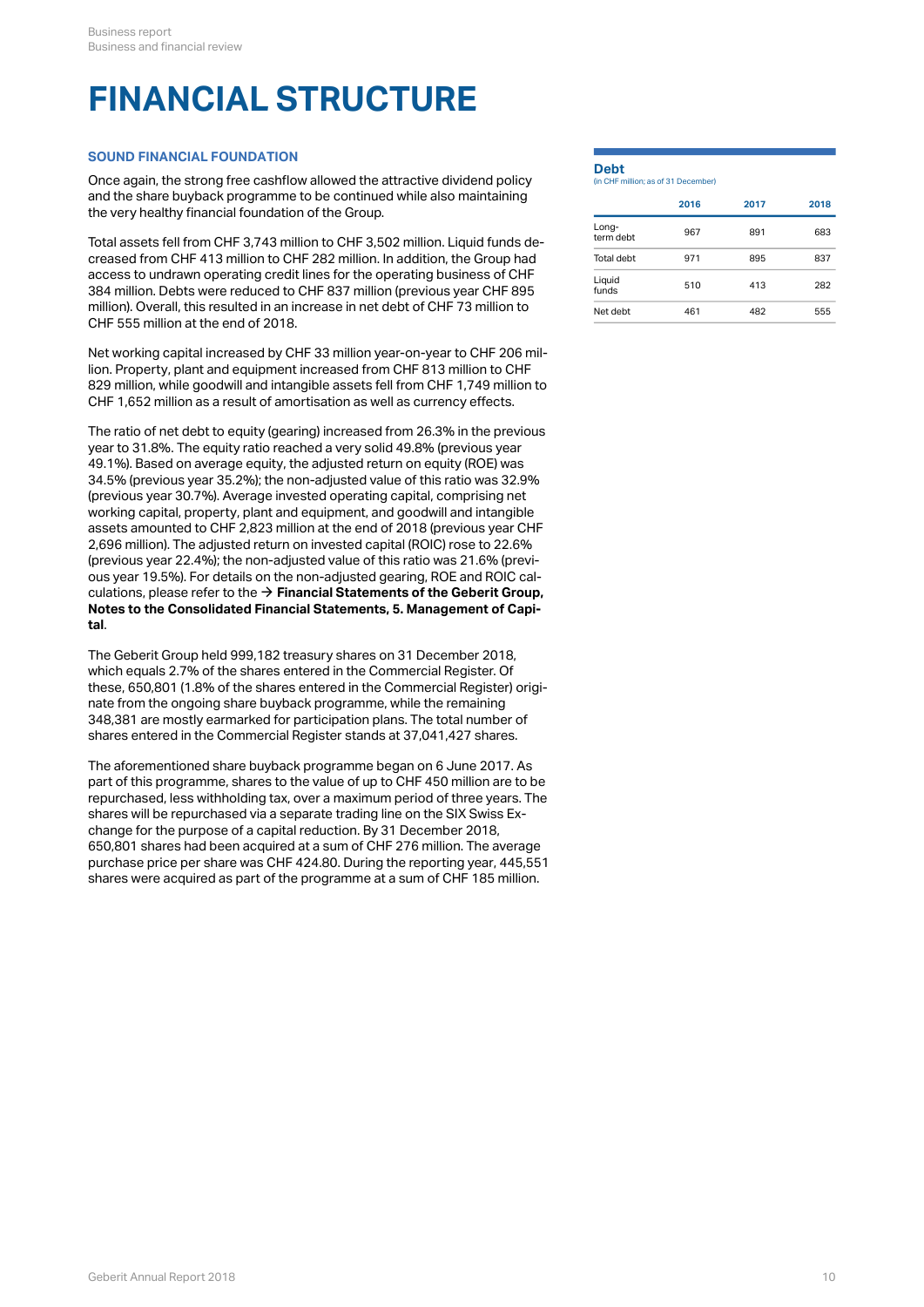### <span id="page-10-0"></span>**INVESTMENTS**

### **HIGHER INVESTMENTS**

In 2018, investments in property, plant and equipment and intangible assets amounted to CHF 162 million – CHF 3 million or 1.9% more than in the previous year. As a percentage of sales, the investment ratio was 5.3% (previous year 5.5%). All larger investment projects were carried out as planned.

The bulk of investments went toward building conversions and new building projects, machinery, and the procurement of tools and moulds for new products. The biggest individual undertakings were conversion and new-build projects – including capacity expansions – at the sites in **[Langenfeld \(DE\)](http://annualreport.geberit.com/reports/geberit/annual/2018/gb/English/0/home.html?anchor=Langenfeld#Langenfeld)**, [\\$](http://annualreport.geberit.com/reports/geberit/annual/2018/gb/English/0/home.html?anchor=Langenfeld#Langenfeld) → **[Pfullendorf \(DE\)](http://annualreport.geberit.com/reports/geberit/annual/2018/gb/English/0/home.html?anchor=Pfullendorf#Pfullendorf)**, Ozorków (PL) and Slavuta (UA). Additionally, investments were made in important development projects and the optimisation of production processes.

In 2018, 45% of total investments, or CHF 73 million, went towards expanding capacity, 31% or CHF 50 million was invested in the modernisation of property, plant and equipment, 13% or CHF 21 million was used for rationalisation measures relating to property, plant and equipment, while 11% or CHF 18 million was used to acquire tools and equipment for new product developments.

#### **Expenditures for property, plant and equipment and intangible assets** (in CHF million)

|                  | 2014 | 2015 | 2016 | 2017 | 2018 |
|------------------|------|------|------|------|------|
|                  | 105  | 147  | 139  | 159  | 162  |
| In % of<br>sales | 5.0  | 5.7  | 5.0  | 5.5  | 5.3  |

#### **Investments by purpose 2018**



1 Capacity expansion (45%)<br>2 Modernisation (31%)

2 Modernisation (31%) 3 Rationalisation (13%) 4 New products (11%)

Geberit Annual Report 2018 11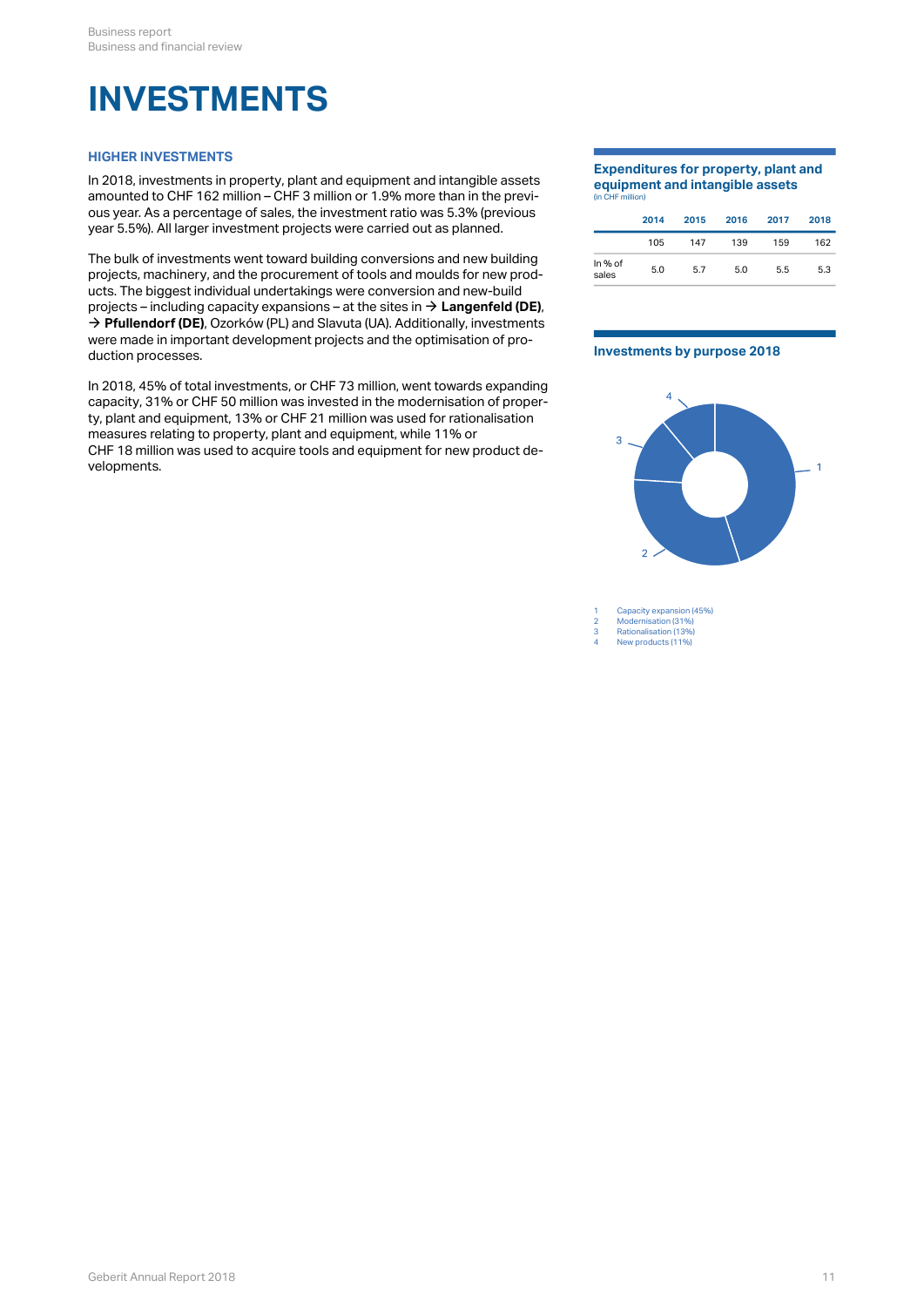### <span id="page-11-0"></span>**EMPLOYEES**

### **NUMBER OF EMPLOYEES DOWN SLIGHTLY**

At the end of 2018, the Geberit Group employed 11,630 staff worldwide, which is 79 employees or 0.7% less than in the previous year. The drop is due to a reduction in production. In addition to synergies and efficiency-improving measures, the main reason for this was the termination of individual employment relationships – which mostly took place in the final quarter of 2018 – as part of the closure of two ceramics plants in France in the previous year. However, this drop was mitigated by specific initiatives at various sales companies.

Based on the average headcount of 11,803, sales per employee amounted to TCHF 261, or 5.2% more than in the previous year.

Broken down by business process, staff numbers were as follows: marketing and sales employed 25% of the staff members. 61% worked in production. Additionally 8% of the employees worked in administration, and 4% in research and development. The share of apprentices was 2%.

#### **CONTINUED DIGITALISATION OF THE EMPLOYER BRAND**

Committed, well-skilled employees are a key prerequisite to the company's future success. With this in mind, efforts continued in 2018 to position Geberit on the job market as a progressive employer with an open corporate culture and international development opportunities at the interface between craft, engineering and sales. The new appearance of the company's employer brand was implemented in job advertisements in print and, above all, digital media. In general, focus is switching more to digital media, with the use of videos and other footage playing an increasingly prominent role. For example, the company launched a new video during the reporting year to promote apprenticeships. Other videos for target groups in the sales and engineering sectors are to follow. In addition, Geberit intensified its campus recruitment activities in 2018 by appearing at fairs and increased its digital presence, working here in close collaboration with a number of renowned universities.

In 2018, personnel expenses amounted to CHF 744 million. Once again, the employees were also able to participate in share participation plans at attractive conditions, see **[Financial Statements of the Geberit Group, 17. Par-](http://annualreport.geberit.com/reports/geberit/annual/2018/gb/English/20405017/17_-participation-plans.html)**[\\$](http://annualreport.geberit.com/reports/geberit/annual/2018/gb/English/20405017/17_-participation-plans.html) **[ticipation Plans](http://annualreport.geberit.com/reports/geberit/annual/2018/gb/English/20405017/17_-participation-plans.html)** and  $\rightarrow$  **[Remuneration Report](http://annualreport.geberit.com/reports/geberit/annual/2018/gb/English/107080/8_-summary-of-share-and-option-plans_nbsp_2018.html)**. Equal opportunities and the same salaries for women and men are embedded in the corporate philosophy. The proportion of female employees at the end of 2018 was 24% (previous year 23%), and for senior management this figure was 9% (previous year 8%). The six-member Board of Directors has one female member.

### **INCREASED FOCUS ON EDUCATION AND FURTHER TRAINING**

Geberit employed 247 apprentices at the end of 2018 (previous year 235). The transfer rate to a permanent employment relationship was 89% (previous year 83%). All apprentices should essentially have the opportunity to work at several sites during their training. Experience abroad and the transfer of know-how are an advantage for both employees and the company. Apprentices have the option of working abroad for a period of six months on completion of their apprenticeship.

A two-stage Potentials Management Programme aims to identify talents throughout the company and support them along their path to middle or senior management. The issues investigated in project work as part of the programme are geared towards strategic tasks of relevance to Geberit and provide the decision-makers involved with concrete bases for action. During the reporting year, part of the programme was further developed and carried out for the first time in collaboration with the University of St. Gallen (CH). The Potentials programme is intended to help fill at least half of all vacant managerial positions with internal candidates. In 2018, this was achieved for 57% of all Group management vacancies (previous year 76%).

#### **Employees by countries** (as of 31 December)

|             | 2017   | <b>Share</b><br>in % | 2018   | <b>Share</b><br>in % |
|-------------|--------|----------------------|--------|----------------------|
| Germany     | 3,329  | 28                   | 3,282  | 28                   |
| Poland      | 1,603  | 14                   | 1,655  | 14                   |
| Switzerland | 1,362  | 12                   | 1,395  | 12                   |
| Ukraine     | 638    | 5                    | 660    | 6                    |
| Austria     | 551    | 5                    | 557    | 5                    |
| China       | 565    | 5                    | 530    | 5                    |
| Italy       | 509    | 4                    | 520    | 4                    |
| France      | 539    | 5                    | 431    | $\overline{4}$       |
| Others      | 2,613  | 22                   | 2,600  | 22                   |
| Total       | 11,709 | 100                  | 11,630 | 100                  |

### **Employees by business processes 2018**





Production (61%) Marketing and Sales (25%)

Administration (8%)

4 Research and Development (4%)

### 5 Apprentices (2%)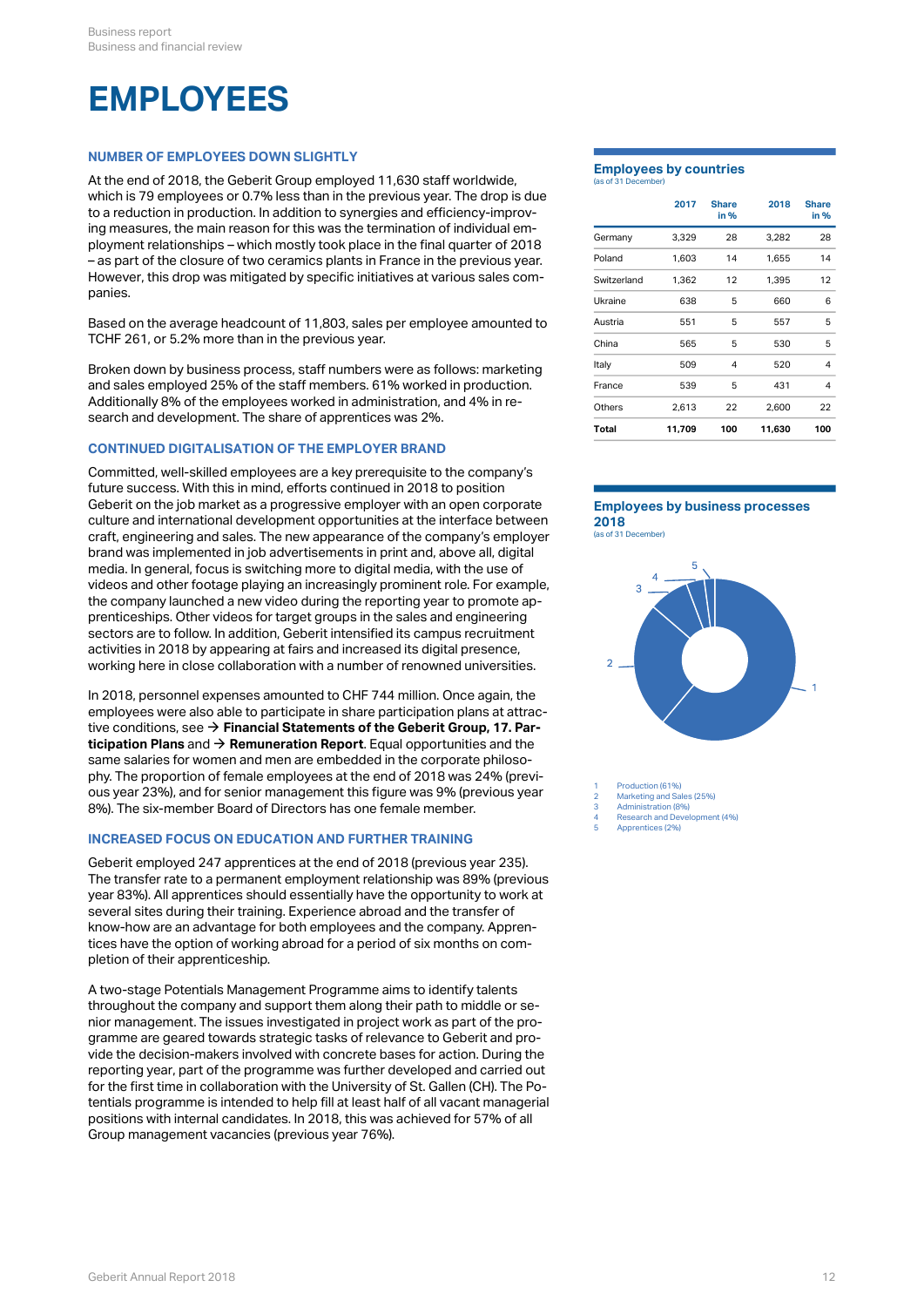In 2018, the ceramics plants in Germany, Poland and Ukraine saw the implementation of an initiative aimed at improving leadership skills at various hierarchical levels. This initiative was planned at Group level, adapted to local requirements and put into practice in multi-day workshops involving local coaches.

During the reporting year, a programme targeting the development of managerial staff was implemented within the sales organisations in the European countries. The aim of these courses was to strengthen the leadership skills of regional sales managers on one hand and, on the other, to standardise the role of these managers in order to drive the sales entity as a whole.

#### **TRANSPARENT APPRAISAL**

A standard Performance assessment, Development and Compensation (PDC) process has been in place since 2012. PDC is about reinforcing the performance culture, increasing transparency, and recognising and promoting talent more effectively in order to make the organisation future-proof. Except for the employees who work directly in production at the plants, all employees have been incorporated into the PDC process. In 2018, the competence model on which the appraisal process is based was revised and restructured in the interests of user friendliness.

#### **PROMOTING THE CORPORATE CULTURE**

Geberit aims to act as a role model for ethically unimpeachable, environmentally friendly and socially responsible operations. The  $\rightarrow$   $\mathsf{Compass}$  $\mathsf{Compass}$  $\mathsf{Compass}$ , which formulates the identity of Geberit ("What we do, what motivates us, what is responsible for our success, how we work together"), and the  $\rightarrow$  **[Code of Con](http://annualreport.geberit.com/geberit/annual/2018/gb/layout/../English/pdf/geberit_code_of_conduct.pdf)[duct](http://annualreport.geberit.com/geberit/annual/2018/gb/layout/../English/pdf/geberit_code_of_conduct.pdf)** for employees serve as the applicable guidelines. During the reporting year, work began on digitalising both these important employee tools so that new and existing employees can access them in the form of an e-learning course in future.

In connection with the integration of various ceramics brands under the Geberit brand umbrella – which is scheduled to begin in 2019 – a total of 42 moderated workshops took place in spring 2018, involving around 6,100 employees. Apart from presenting information about the new brand world, these events provided participants with an entertaining insight into the company's values as well as an opportunity to discuss these values together.

#### **PRIORITISING OCCUPATIONAL HEALTH AND SAFETY**

Occupational health and safety continues to have highest priority within the Geberit Group. Using 2015 as the reference year, the aim is to halve the number of accidents by 2025. By then, the AFR (Accident Frequency Rate) is also to be reduced to a value of 5.5 (accidents per million working hours) and the ASR (Accident Severity Rate) to 90 (number of days lost per million working hours). In 2018, the accident frequency went down to 9.7 (previous year 10.3), a decline of 5.8%. The accident severity decreased by 10.9% to 181.5 in the same period (previous year 203.8).

29 of the 30 production plants are certified in accordance with OHSAS 18001. The Geberit Safety System (GSS) defines occupational health and safety principles as well as processes that are applicable throughout the Group. All production plants and the logistics centre have a safety manager. Since the beginning of 2017, a "Geberit Safety Team" has also been playing an active role in addressing the issue of occupational health and safety. In terms of occupational safety, special attention is paid to changes in behaviour, as the majority of occupational accidents and time lost are still attributable to carelessness.

To promote the health of every individual, employees at a total of 13 production and sales sites can participate in a vitality programme consisting of sports and preventive healthcare. At the sites in Rapperswil-Jona (CH), Pfullendorf (DE), Pottenbrunn (AT), Ruše (SI), Kolo and Wloclawek (both PL) – which account for around 40% of Geberit employees – a comprehensive occupational healthcare management is established.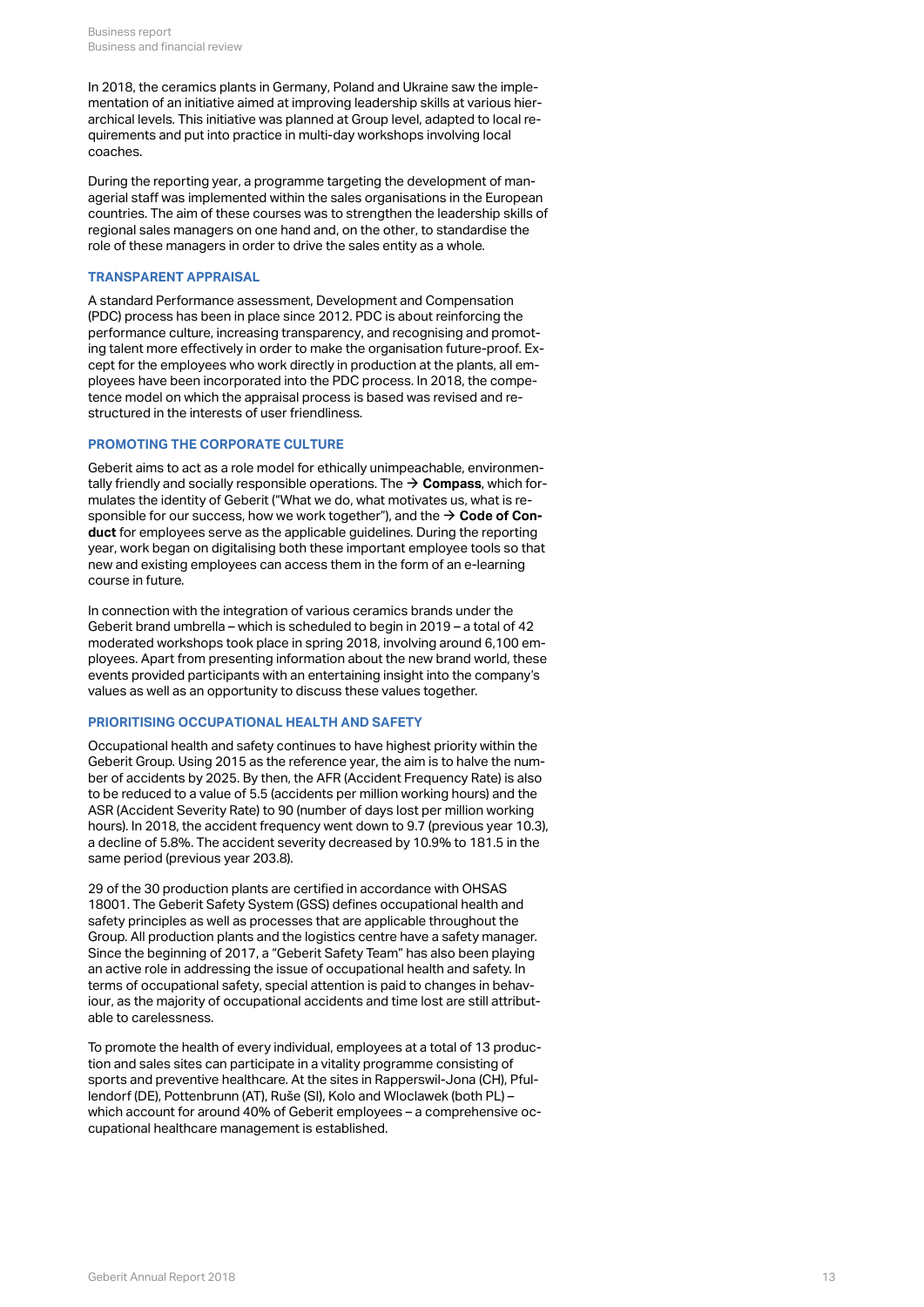## **CUSTOMERS**

#### **STRONG PARTNERSHIP WITH WHOLESALERS**

Through its own sales team, Geberit assists its wholesale partners in their activities by offering them comprehensive printed and electronic marketing materials as well as efficient order and delivery processes, which are becoming increasingly common in electronic form. This is to ensure that Geberit products are as widely available on the market as possible and that new products are well marketed. The aim is to work with wholesalers to ensure that the craft sector as well as end users receive professional support.

#### **A RELIABLE PARTNER WITHIN THE SANITARY INDUSTRY**

A significant share of the company's varied marketing activities is targeted at plumbers and sanitary engineers. This especially applies to the ongoing, personalised and frequently project-related support given to installation companies and engineering offices by Geberit sales representatives in the form of  $\bm{\rightarrow}$  **[digital tools](#page-14-0)**, technical documentation, catalogues, brochures, magazines, and a range of training courses unrivalled within the industry.

### **DESIGN MEETS FUNCTION – MORE THAN JUST WORDS**

As part of the integration of the ceramics business, dialogue with showroom operators – who belong to the wholesale sector in many countries – took on greater importance. The individual countries each have a dedicated sales team for this target group. There was also increased contact with architects and interior designers. With the "Design Meets Function" credo, Geberit wants to emphasise that it offers products in front of the wall that have both a timeless design and clever functions.

As the sponsor of an exhibition dedicated to the design pioneer Victor Papanek at the prestigious Vitra Design Museum, Geberit invited some 700 architects, interior designers and other market partners to Weil am Rhein (DE) at the end of 2018 and beginning of 2019. These partners not only gained a new insight into Papanek's ideas, but were also able to view a range of innovative Geberit bathroom solutions.

### **WIDE RANGE OF TRAINING AVAILABLE AND ATTENDED**

During the reporting year, around 35,000 professionals were provided with training on Geberit products, tools and software tools at 29 Geberit information centres in Europe and overseas. New showrooms were set up for this purpose at numerous locations, such as Barcelona (ES), Gaeta (IT), Zagreb (HR) and Shanghai (CN). Furthermore, plumbers, architects and sanitary engineers were supported via webinars on fire protection and sound insulation, drinking water hygiene and other issues. Around 90,000 additional customers also became more familiar with Geberit know-how and products at external training events, many of which were organised in cooperation with local wholesale partners.

#### **SIMPLIFYING THE BRAND PORTFOLIO**

2019 will be an important milestone of the new brand strategy to be implemented. In key markets such as Germany, Switzerland and Austria, ceramic products and bathroom series will only be offered under the Geberit brand in future, while established brands such as Keramag will be discontinued. A number of other markets or brands respectively, will implement these changes in 2020. During the reporting year, Geberit prepared carefully for this streamlining of the brand portfolio. After all, this is a step that affects almost all areas of the company – including production, logistics, product data, marketing, and the sales organisations. Customers – particularly wholesalers and numerous showroom operators – were also informed of these measures in advance.

#### **ONE BILLION METAL PIPE FITTINGS**

In spring 2018, the billionth metal pipe fitting left the production plant in Langenfeld (DE). A high-profile international campaign helped to mark this milestone, also attracting a wide response on social media. The successful "Geberit On Tour" campaign was repeated for the eighth time in the reporting year. Specially fitted-out mobile showrooms visited local and regional wholesalers, offering plumbers the opportunity to assess Geberit innovations and solutions directly on site.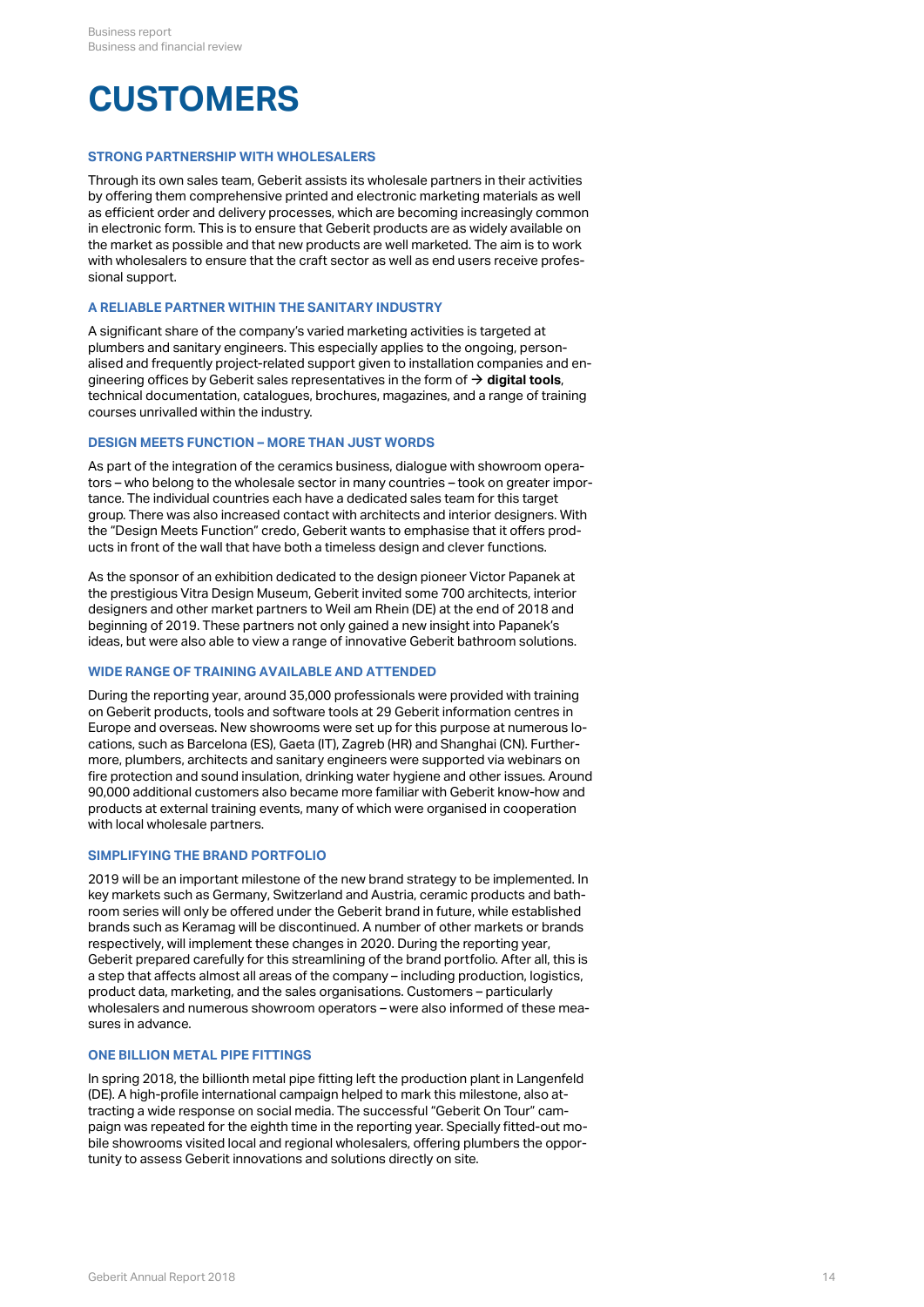#### **STRONG TRADE FAIR PRESENCE CONTINUES**

In 2018, numerous trade fairs were once again used as platforms to foster and enlarge the network of contacts in the market and to demonstrate Geberit's innovative strength. The trade fair concept, which had already proven its worth in the preceding years, ensured a high-end presentation of ceramic appliances and bathroom furniture in addition to the regular, more technical product range. Consequently, Geberit not only optimised the exhibition space that was needed, but also improved the scope for cross-selling. During the reporting year, Geberit showcased its current product range at events such as Swissbau in Basel (CH), SHK in Essen (DE), IHK in Nuremberg (DE), Finbuild in Helsinki (FI), Nordbygg in Stockholm (SE), Kitchen & Bath China in Shanghai (CN), and MosBuild in Moscow (RU). Architects and designers were specifically targeted at the Salone del Mobile and Mostra Convegno during Design Week in Milan (IT).

#### **NEW ADVERTISING CAMPAIGN FOR SHOWER TOILETS**

To support further growth of Geberit AquaClean shower toilets, Geberit launched a new advertising campaign in 15 European markets, putting emphasis on the advantages that this product offers. In the advertisements, people of different ages and backgrounds sit on an artist's impression of a shower toilet and sum up in one concise sentence why they no longer want to do without "that freshly showered feeling".

As in previous years, the AquaClean truck went on a major tour again in 2018, this time to Germany, Poland, Belgium, the Netherlands, France, Denmark, Sweden and Norway. Under the motto "My first time", the mobile showroom and test unit offered interested parties the opportunity to try out an AquaClean shower toilet at their leisure and assess the various models.

Geberit also gave end users in other markets numerous opportunities to try out a shower toilet for themselves. Mobile AquaClean WC lounges were made available to the public at selected major events such as concerts and sporting events. In Switzerland and Germany, Geberit went one step further by offering potential customers the chance to try out a shower toilet at home for free. In most cases, the interested parties wanted to keep their installed Geberit AquaClean beyond the agreed trial period.

The international sales initiative for mid-range and high-end hotels also made encouraging progress. More hotel projects were acquired in the reporting year, including **[Hotel TwentySeven in Amsterdam \(NL\)](http://annualreport.geberit.com/geberit/annual/2018/gb/layout/../English/pdf/View_2019_EN_TwentySeven_Amsterdam.pdf)** and **[Hotel Lutetia in Paris \(FR\)](http://annualreport.geberit.com/geberit/annual/2018/gb/layout/../English/pdf/View_2019_EN_Lutetia_Paris.pdf)**. [\\$](http://annualreport.geberit.com/geberit/annual/2018/gb/layout/../English/pdf/View_2019_EN_TwentySeven_Amsterdam.pdf) [\\$](http://annualreport.geberit.com/geberit/annual/2018/gb/layout/../English/pdf/View_2019_EN_Lutetia_Paris.pdf)The number of four- and five-star hotels equipped with AquaClean shower toilets in Europe has now risen to over 400.

#### <span id="page-14-0"></span>**CONSISTENT FURTHER DEVELOPMENT OF DIGITAL SOLUTIONS**

Geberit substantially expanded personnel and skills within the Digital team at Group level, with the aim of developing and launching digital tools faster and according to the needs of the respective target groups.

The reporting year saw the launch and further development of various digital tools designed to respond to the needs of end users as effectively as possible. An "inspiration app" for end users, which was already piloted in the previous year, is now in use in Switzerland and France. A 3D planning tool was also developed, providing a creative platform for end users to design their future bathroom. A new CRM system piloted in the United Kingdom allows Geberit to digitally tailor its offer to the requirements of potential end users who are interested in sanitary products.

Geberit set up its online catalogue for craftsmen on a new high-performance platform. Information relating to products and spare parts will now be available from a single source and can be displayed on various devices. Information searches are intuitive, also enabling easy navigation on mobile devices at the construction site.

Building Information Modelling (BIM) is an interdisciplinary planning method for optimising the entire planning and building process. Architects, sanitary engineers and building owners use BIM to share information efficiently. This helps them to avoid planning errors and improve productivity. For a number of years now, Geberit has been providing BIM users with support in the form of product data and calculation modules. During the reporting year, a specialised in-house team of BIM experts that was established in the previous year laid the groundwork for future BIM data processing.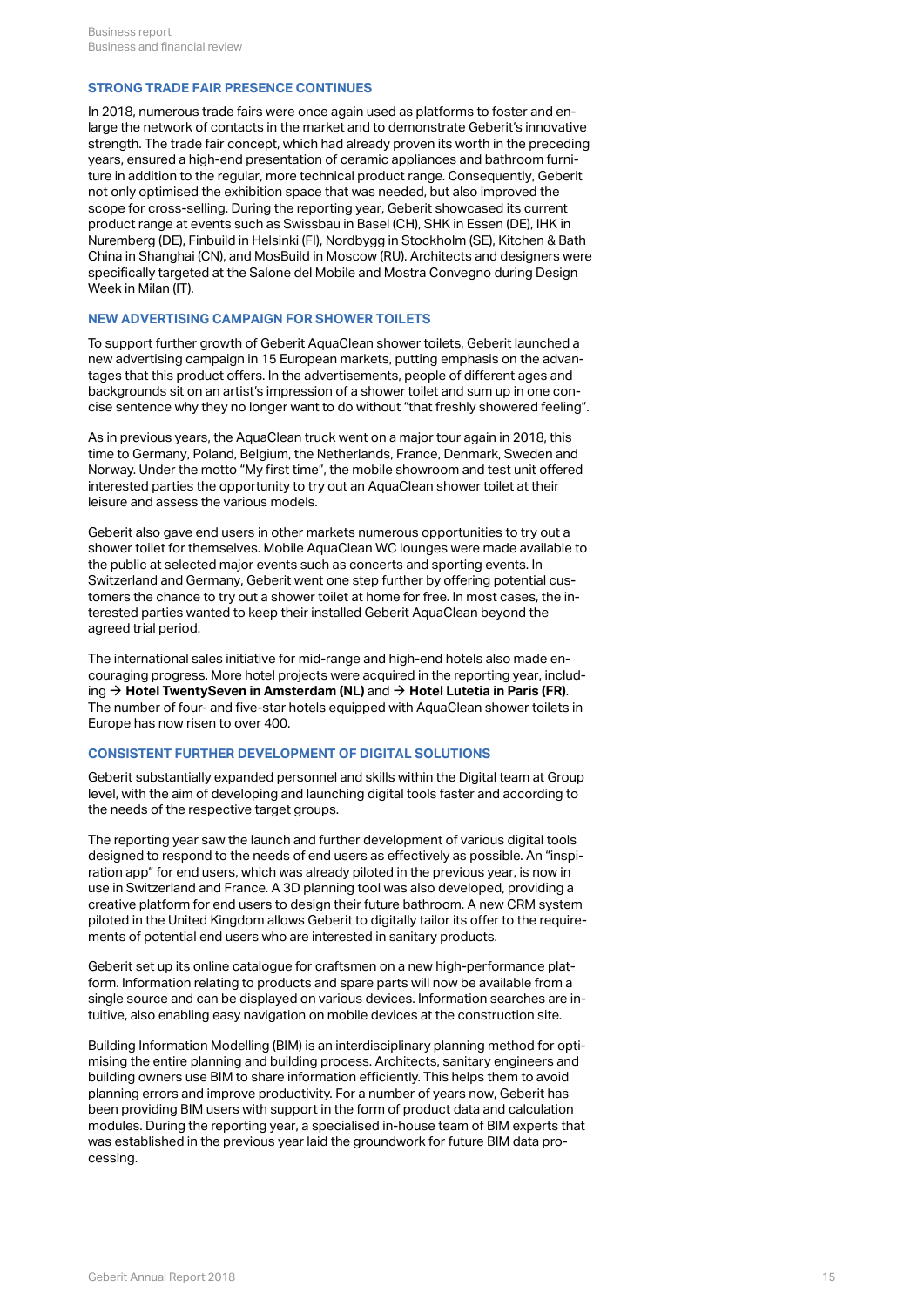## <span id="page-15-1"></span>**INNOVATION**

### **HIGH LEVEL OF INVESTMENT AS THE BASIS FOR FUTURE GROWTH**

Geberit's innovative strength, which is above average for the sector, is founded on its own, wide-ranging research and development (R&D) activities. In the reporting year, a total of CHF 78 million (previous year CHF 78 million) – or 2.5% of sales – was invested in the development and improvement of processes, products and technologies. Additionally, as part of the  $\rightarrow$  **[invest](#page-10-0)[ments in property, plant and equipment and intangible assets](#page-10-0)**, considerable sums were invested in tools and equipment for the production of newly developed products. Over the last financial year, Geberit applied for 46 patents – which is well above the long-term average. This is mainly attributable to the development of  $\rightarrow$  [Geberit ONE](#page-15-0) – a pioneering complete solution Number of new patents for the bathroom. In the last five years, Geberit has applied for a total of 154 patents.  $\rightarrow$  invest-<br>
consider-<br>
n of newly<br>
or 46<br>
attribut-<br>
te solution<br>
Number of new patents<br>
tal of 154

The scientists and engineers at Geberit have the very latest equipment at their disposal for their development projects. For example, they use several highly productive, state-of-the-art 3D printers for making prototypes. In addition, a CT scanner installed during the reporting year allows them to measure all workpieces in a non-destructive, extremely precise manner, and to check these workpieces for any material defects. Compared to conventional measuring techniques, this saves a lot of time.

All product developments go through an established innovation and development process, which ensures that the Group's creative potential and knowhow are used to the optimum extent and that development activities focus on  $2014$   $2015$   $2016$   $2017$ the needs of the market. Customer benefits and a system approach are of central importance here.

#### **NEW PRODUCTS FOR SOPHISTICATED MARKETS**

The following key products were newly launched on the market in 2018:

- The compact shower toilet  $\rightarrow$  [Geberit AquaClean Tuma Classic](http://annualreport.geberit.com/geberit/annual/2018/gb/layout/../English/pdf/GAC-Tuma-Classic_EN.pdf) complements the shower toilet range as a perfect entry-level model. This basic model offers the basic functions of a shower toilet, including WhirlSpray shower ments the shower toilet range as a perfect entry-level model. This basic model offers the basic functions of a shower toilet, including WhirlSpray shower technology and a fully automatic descaling programme. It is offered as a complete solution with a rimless WC ceramic appliance or as a WC enhancement solution.
- The **energy retaining valve** is mounted on ventilation pipes which protrude from the roofs of many buildings and ensures pressure compensation in the discharge pipes. It opens only when pressure compensation is required. The rest of the time, it keeps the heat within the building and - The **energy retaining valve** is mounted on ventilation pipes w<br>trude from the roofs of many buildings and ensures pressure<br>tion in the discharge pipes. It opens only when pressure com<br>required. The rest of the time, it k
- The manually adjustable **[sanitary flush unit Rapid](http://annualreport.geberit.com/geberit/annual/2018/gb/layout/../English/pdf/HS-Rapid_EN.pdf)** flushes unused water pipes automatically and regularly. This prevents water from stagnating - The manually adjustable  $\rightarrow$  **sanitary flush unit Rapid** flushes unused wa-<br>ter pipes automatically and regularly. This prevents water from stagnating<br>in a pipe over a longer period, which can lead to health risks.
- The **[VariForm washbasin range](http://annualreport.geberit.com/geberit/annual/2018/gb/layout/../English/pdf/VariForm_EN.pdf)** adds a more systematic approach and diversity to the range for public and private washbasin areas. The washbasins stand out due to their generous basin depth and high-quality ceramics. They are available in the four basic shapes round, oval, elliptic and rectangular, with a lay-on, countertop and under-countertop model avail-The  $\rightarrow$  VariForm washbasin range adds a more systematic approach and diversity to the range for public and private washbasin areas. The washbasins stand out due to their generous basin depth and high-quality ceramics. Th

#### For more details on new products in 2018, see **[the magazine Facts &](http://annualreport.geberit.com/geberit/annual/2018/gb/layout/../English/pdf/facts_and_figures_2018_EN.pdf)** [\\$](http://annualreport.geberit.com/geberit/annual/2018/gb/layout/../English/pdf/facts_and_figures_2018_EN.pdf) **[Figures 2018](http://annualreport.geberit.com/geberit/annual/2018/gb/layout/../English/pdf/facts_and_figures_2018_EN.pdf)**.

Several new product launches are planned for 2019. These will include the following:

<span id="page-15-0"></span>The shower, washbasin area and toilet – the main areas in the bathroom – have a new common denominator:  $\rightarrow$  [Geberit ONE](http://annualreport.geberit.com/geberit/annual/2018/gb/layout/../English/pdf/Facts_Figures_2019_EN_Geberit_One.pdf). Geberit ONE combines Geberit's know-how in sanitary technology and design expertise, and offers pioneering, fully integrated solutions for the entire bathroom. For end users, this results in more space and flexibility as well as less The shower, washbasin area and toilet – the main areas in the bathroom – have a new common denominator:  $\rightarrow$  Geberit ONE. Geberit ONE combines Geberit's know-how in sanitary technology and design expertise, and offers pio

#### **R&D expenditures**

| In % of sales    | 2.7  | 2.4 | 2.6       | 2.7  | 2.5  |
|------------------|------|-----|-----------|------|------|
|                  | 56   | 63  | 72        | 78   | 78   |
|                  | 2014 |     | 2015 2016 | 2017 | 2018 |
| (in CHF million) |      |     |           |      |      |

#### **Number of new patents**

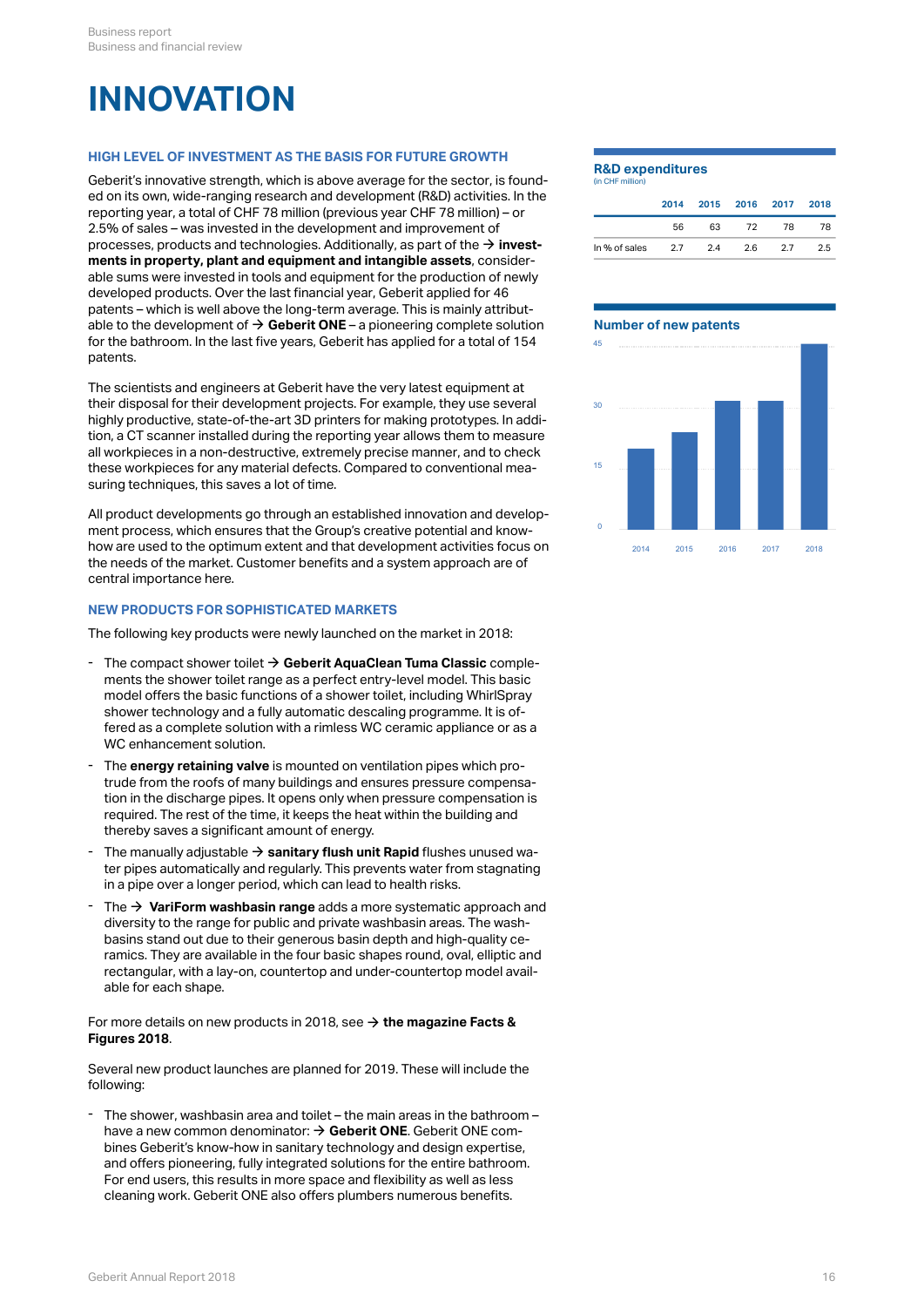- With the launch of  $\rightarrow$  **[SuperTube technology,](http://annualreport.geberit.com/geberit/annual/2018/gb/layout/../English/pdf/Facts_Figures_2019_EN_SuperTube.pdf) Geberit is offering a sophis**ticated alternative to the conventional discharge stack layout in high-rise buildings. Newly developed fittings prevent discharge pipes from filling up completely and generating unwanted suction effects as a result, even when subject to heavy use. This helps to save space as special ventilation pipes are then no longer required. With the launch of  $\rightarrow$  **SuperTube technology**, Geberit is offering a sophisticated alternative to the conventional discharge stack layout in high-rise buildings. Newly developed fittings prevent discharge pipes from fill
- A completely new **[AquaClean Sela shower toilet](http://annualreport.geberit.com/geberit/annual/2018/gb/layout/../English/pdf/Facts_Figures_2019_EN_AquaClean_Sela.pdf)** is to be brought to market six years after its original launch, offering features such as WhirlSpray shower technology, a discreet orientation light, and a newly developed continuous flow heater with an automatic descaling function. Thanks to rimless TurboFlush technology, the flushing of the ceramic ap-<br>pliance is not just very quiet, but also extremely thorough. - A completely new  $\rightarrow$  **AquaClean Sela shower toilet** is to be brought to market six years after its original launch, offering features such as WhirlSpray shower technology, a discreet orientation light, and a newly deve
- $\;$  The  $\; \!\to \;$  **Smyle bathroom series,** situated in the middle price segment, has been redesigned and now has an even more filigree and modern look. The design of the washbasins and furniture is coordinated in such a way that individual combinations are possible. Thanks to its square design language, the new wall-hung WC combines perfectly with the washbasins. It is very easy to clean on account of its rimless inner geometry and fully shrouded outer shape.

For more details on new products in 2019, see **[the magazine Facts &](http://annualreport.geberit.com/geberit/annual/2018/gb/layout/../English/pdf/Facts_Figures_2019_EN.pdf)** [\\$](http://annualreport.geberit.com/geberit/annual/2018/gb/layout/../English/pdf/Facts_Figures_2019_EN.pdf)**[Figures 2019](http://annualreport.geberit.com/geberit/annual/2018/gb/layout/../English/pdf/Facts_Figures_2019_EN.pdf)**.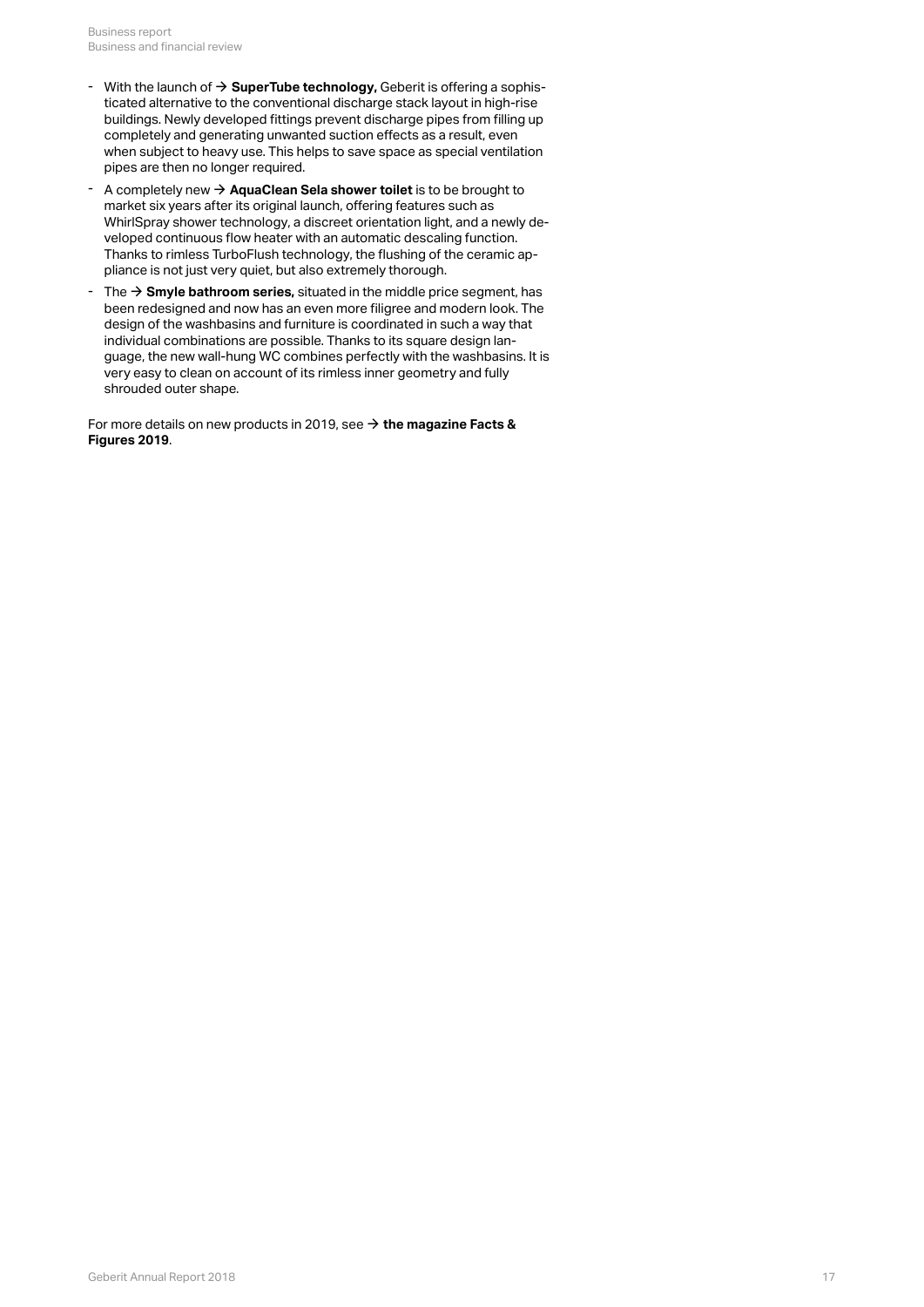# **PRODUCTION**

### **ONE ENTITY WITH MANY PARTS**

The Geberit Group operated 30 plants in the reporting year, 24 of which are located in Europe, three in the US, two in China and one in India. The plants now fall into the following three categories depending on the materials used:

- Ceramics
- Plastics & Metal
- Composites & Metal

The plant in Weilheim (DE) was closed at the end of 2018. An amicable solution was found with the plant's 40 employees and the works council.

### **THE "FLOWING" FACTORY**

All Geberit plants display an outstanding capability for renewal. Despite the variety of production technologies used, the approach is determined uniformly – both investments in property, plant and equipment and everyday improvement measures are consistently geared towards the principle of flow production. Maximum efficiency and flexibility targeted in this way, which is reflected in the reliable, timely supply of products to customers and savings in important resources such as working time and materials. The benchmarks of flow production are set out in the Geberit Production System (GPS 2.0). GPS 2.0 is viewed as a guideline for production in which the principles for process optimisation are presented.

Numerous measures pertaining to GPS 2.0 were initiated, promoted or brought to a conclusion in the reporting year. This enabled substantial efficiency gains to be achieved, particularly in the area of ceramics production. Prime examples of this are the ceramics plants in Gaeta (IT) and Limoges (FR),  $\frac{1}{4}$ where productivity was increased significantly. The principles of GPS 2.0 also formed the basis of all investments made in the entire production network. In the reporting year, these comprised in particular the completion of factory buildings in **[Pfullendorf \(DE\)](http://annualreport.geberit.com/reports/geberit/annual/2018/gb/English/0/home.html?anchor=Pfullendorf#Pfullendorf)**, **[Langenfeld \(DE\) and Ozórkow \(PL\)](http://annualreport.geberit.com/reports/geberit/annual/2018/gb/English/0/home.html?anchor=Langenfeld#Langenfeld)**, as [\\$](http://annualreport.geberit.com/reports/geberit/annual/2018/gb/English/0/home.html?anchor=Pfullendorf#Pfullendorf) [\\$](http://annualreport.geberit.com/reports/geberit/annual/2018/gb/English/0/home.html?anchor=Langenfeld#Langenfeld)well as new buildings for logistics and technical product development in Slavuta (UA).

A capability for renewal requires all involved employees to display a willingness to embrace change. The alignment of processes in ceramics production to GPS 2.0 and broad acceptance of this transition was a significant success factor when integrating the ceramics business.

#### <span id="page-17-0"></span>**STANDARDISATION OF IT SYSTEMS**

The integration of the former Sanitec plants into the Geberit ERP environment continued in 2018. IT systems and processes are being adjusted to the Group standard in the "OneERP" project. As planned, the project was prepared in the reporting year and implemented successfully on 1 January 2019 at the Scandinavian production sites in Ekenäs (FI), Bromölla and Mörrum (both SE). At the same time, preparations were carried out for converting the German sites in Haldensleben, Wesel and the logistics in Ratingen-Lintorf in a further step.

#### **ENVIRONMENTAL MANAGEMENT IN PRODUCTION**

The integration of the ceramics plants into the production network in 2015 had a considerable impact on Geberit's ecological footprint. Because of the processes involved, the manufacture of ceramic sanitary appliances is very energy-intensive. One example of an important measure in 2018 within the framework of consistent energy management was the retrofitting of three further kilns to the energy-efficient firing technology Enervit. As a result, the ten ceramics plants now have eleven such kilns at their disposal.

The absolute environmental impact of the entire Geberit Group decreased by 4.4%, even though currency-adjusted sales increased by 3.1% in the same period. The environmental impact in relation to currency-adjusted sales (eco-

### **Environmental impact 2009–2018**



<sup>\*</sup> UBPs = Ecopoints in accordance with the Swiss Ecological Scarcity Method (upgraded version 2013)

#### **Distribution environmental impact 2018**



Disposal (2%)

- 5 Water/waste water (1%)
- 6 Solvents (1%)

#### **CO emissions 2009–2018 2** (Index: 2008 = 100)

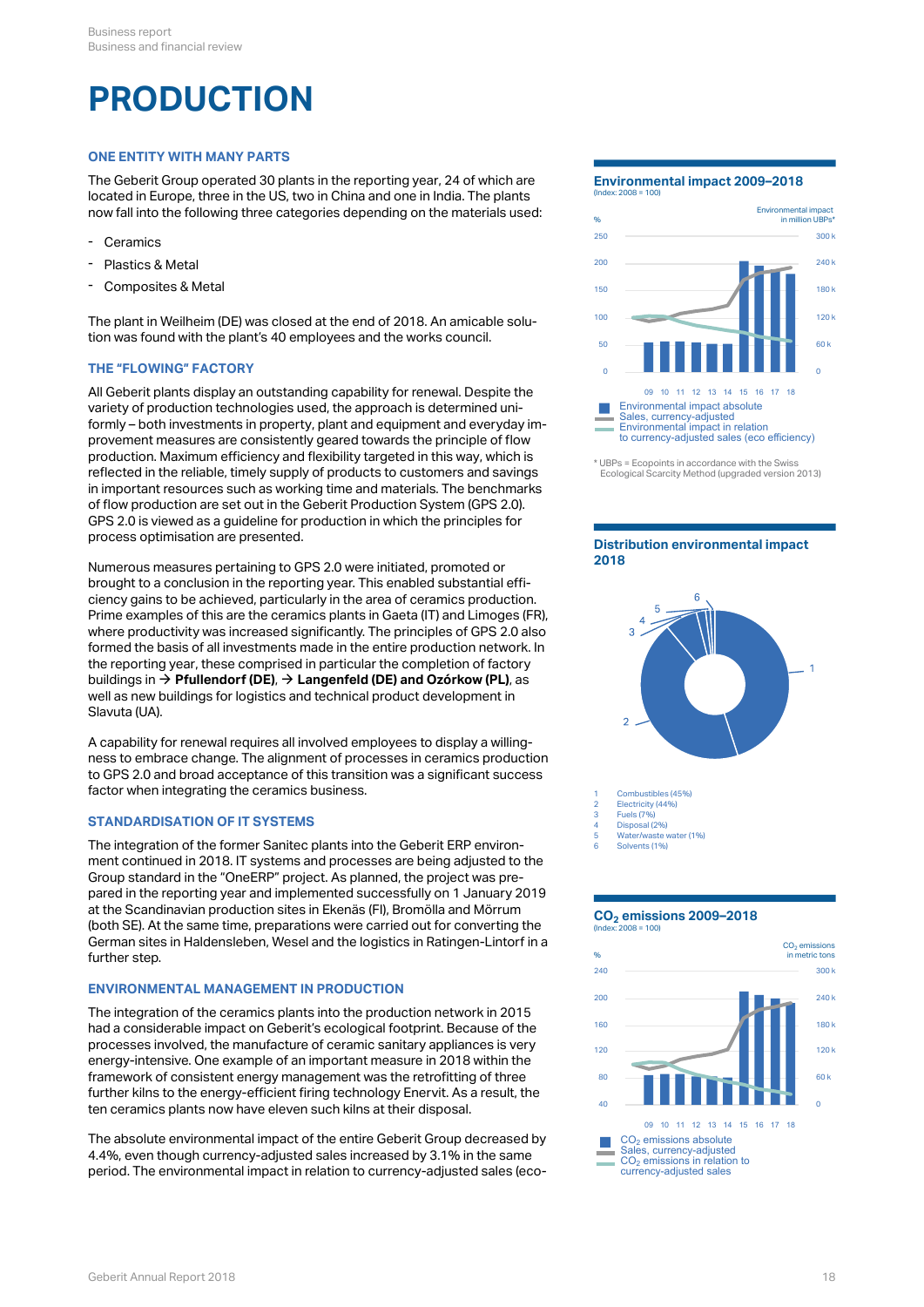efficiency) decreased by 7.3%. As regards the long-term target, which is based on an average annual decrease of 5% per year, Geberit therefore remains on course.

<span id="page-18-0"></span>CO $_2$  emissions were reduced in 2018 by 4.7% to 231,484 tonnes. In relation to currency-adjusted sales, emissions decreased by 7.5%. This enabled the  $\tt targets set out in the long-term  $\Rightarrow$  **CO**<sub>2</sub> **strategy** for reducing  $\Rightarrow$  **CO**<sub>2</sub> **emis-**$  $\tt targets set out in the long-term  $\Rightarrow$  **CO**<sub>2</sub> **strategy** for reducing  $\Rightarrow$  **CO**<sub>2</sub> **emis-**$  $\tt targets set out in the long-term  $\Rightarrow$  **CO**<sub>2</sub> **strategy** for reducing  $\Rightarrow$  **CO**<sub>2</sub> **emis-**$  $\tt targets set out in the long-term  $\Rightarrow$  **CO**<sub>2</sub> **strategy** for reducing  $\Rightarrow$  **CO**<sub>2</sub> **emis-**$  $\tt targets set out in the long-term  $\Rightarrow$  **CO**<sub>2</sub> **strategy** for reducing  $\Rightarrow$  **CO**<sub>2</sub> **emis**$ **[sions](#page-18-0)** to be met. In addition to relative targets, this strategy also includes long-term absolute targets. A three-pillar model is used for implementing the CO $_{\rm 2}$  strategy. The first pillar is about savings in energy consumption. The second pillar relates to increasing efficiency and the third pillar comprises the selective purchasing of high-quality, renewable energy. The detailed  $\rightarrow$  [CO](http://annualreport.geberit.com/reports/geberit/annual/2018/gb/English/306090/9_-planet.html?anchor=GRI305#GRI305)<sub>2</sub> **[balance sheet](http://annualreport.geberit.com/reports/geberit/annual/2018/gb/English/306090/9_-planet.html?anchor=GRI305#GRI305)** and all measures taken to reduce CO<sub>2</sub> emissions are also disclosed in detail as part of the company's participation in the Carbon Disclosure Project (CDP).  $\rightarrow$  CO<sub>[2](http://annualreport.geberit.com/reports/geberit/annual/2018/gb/English/306090/9_-planet.html?anchor=GRI305#GRI305)</sub>

Geberit aims to further reinforce its position as industry leader in the area of sustainability. Eco-efficiency and relative CO $_2$  emissions are to be improved by 5% per year (see also **→ [Sustainability Strategy 2019-2021](http://annualreport.geberit.com/reports/geberit/annual/2018/gb/English/3040/sustainability-strategy-2019---2021.html)**). One of the main instruments that helps achieve this goal is the integrated Geberit management system, which unites the themes of quality, environment, health and occupational safety as well as energy. By the end of 2019, all ceramics plants are to be integrated into this system. At the end of the reporting year, all 30 production plants were already certified to ISO 14001 and 29 to OHSAS 18001. Certification according to ISO 50001 (energy management) is taking place for selected sites.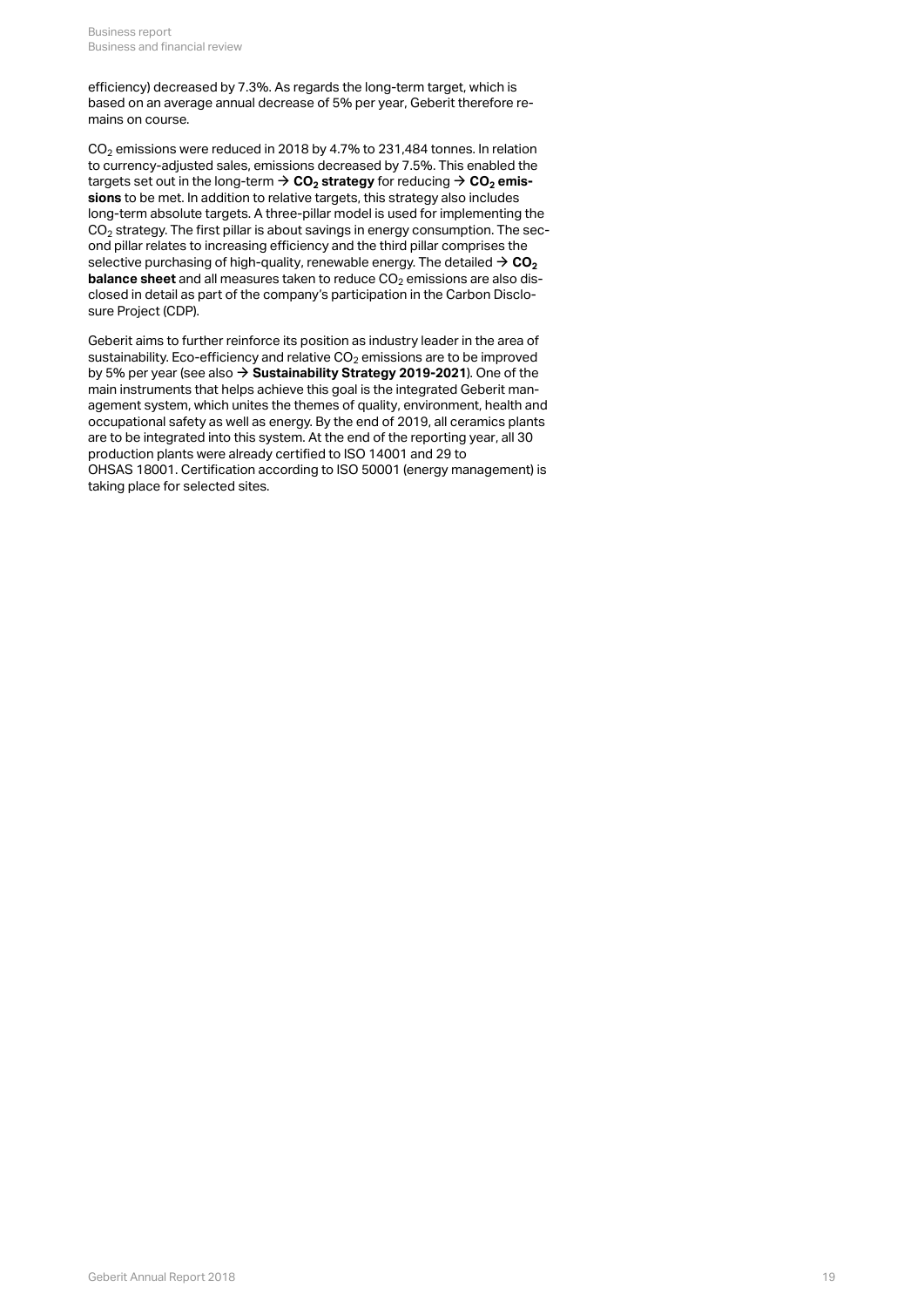# **LOGISTICS AND PROCUREMENT**

#### **HARMONISATION OF IT SYSTEMS IN CERAMICS LOGISTICS**

At the end of 2018, Group logistics comprised the central logistics centre for sanitary and piping systems in Pfullendorf (DE) as well as a decentralised network of 13 European distribution sites for the ceramics business.

The integration of the ceramics business into Group logistics was largely completed in 2018. For this purpose, the Geberit Logistics Operation System (GLOS) was established at all ceramics plants. GLOS is the standard system for logistics and is used to continuously improve business processes. It aims to bring about a sustained increase in competitiveness.

In connection with the  $\rightarrow$  [OneERP project](#page-17-0), the storage management system SAP EWM has already been successfully launched at the Pfullendorf site and in Poland. The preparatory work then followed in the reporting year for implementation at the production plants in Bromölla and Mörrum (both SE) and Ekenäs (FI). Commissioning took place as planned on 1 January 2019.

#### **CENTRAL ORDER PROCESSING FROM PFULLENDORF**

The logistics centre in Pfullendorf (DE) is the global hub for products from Geberit's Sanitary Systems and Piping Systems areas. The expanded logistics centre was commissioned in the first quarter of 2017. The associated relocation of distribution of the Mapress piping range from the production plant in Langenfeld (DE) to Pfullendorf was successfully completed in 2018. Since the expanded logistics centre was commissioned, the logistics processes have stabilised at a high level. Fine-tuning of the technical facilities and processes has brought about a further increase in both productivity and quality. The targets set out in the project planning for operation of the expanded logistics centre have been met in all areas.

#### **USING TRANSPORT MANAGEMENT SYNERGIES**

Great importance is attached to central transport management as the interface between suppliers, production plants, wholesalers and transport service providers in order to enable cost- and resource-optimised transport solutions. Customers generally receive orders of sanitary technology products in a single truck delivery. This not only reduces the number of empty kilometres, it also increases truck capacity utilisation and reduces CO<sub>2</sub> emissions (see also  $\bm{\rightarrow}$  **[Strategy Green Logistics](http://annualreport.geberit.com/reports/geberit/annual/2018/gb/English/3040/sustainability-strategy-2019---2021.html?anchor=S60#S60)**). Geberit's key transport service providers are required to report regularly on reductions in energy consumption and emissions. In the reporting year, the implementation of Geberit processes and standards also continued in relation to transport service providers for ceramic products and bathroom furniture.

#### **CODE OF CONDUCT FOR SUPPLIERS**

Structured like a network, the Corporate Purchasing department is responsible worldwide (except in the USA) for procuring raw materials, semi-finished and finished products, commercial products, and services. Besides minimising risks of downtime as well as costs, the primary purpose of comprehensive supplier management is to safeguard supplies.

All business partners and suppliers are obligated to comply with  $\rightarrow$  **[comprehensive](http://annualreport.geberit.com/reports/geberit/annual/2018/gb/English/30609520/10_2-operations.html?anchor=MANAGEMENTAPPROACH#MANAGEMENTAPPROACH) [standards](http://annualreport.geberit.com/reports/geberit/annual/2018/gb/English/30609520/10_2-operations.html?anchor=MANAGEMENTAPPROACH#MANAGEMENTAPPROACH)**. This applies to quality, socially responsible and healthy working conditions, environmental protection and the commitment to fair business practices. The basis for cooperation is the  $\bm{\rightarrow}$  **[Code of Conduct for Suppliers](http://annualreport.geberit.com/geberit/annual/2018/gb/layout/../English/pdf/supplier_code_of_conduct.pdf)**. This Code is aligned with the principles of the United Nations Global Compact and is available in 15 languages. By the end of the reporting year, 1,470 suppliers had signed the Code. This represents over 90% of the Geberit Group's purchasing volume.

Corporate Purchasing and Sustainability jointly ensure that these standards are upheld by conducting regular audits. The number of audits made and their content are selected with the help of a risk matrix. The goal of these audits is to check compliance with the respective national legislation and regulations in the areas of environmental protection and occupational health and safety. The audits are carried out by an independent third-party company. Appropriate measures are initiated where required. During the reporting year, five supplier audits on EHS (Environment, Health and Safety) were carried out in the area of procurement.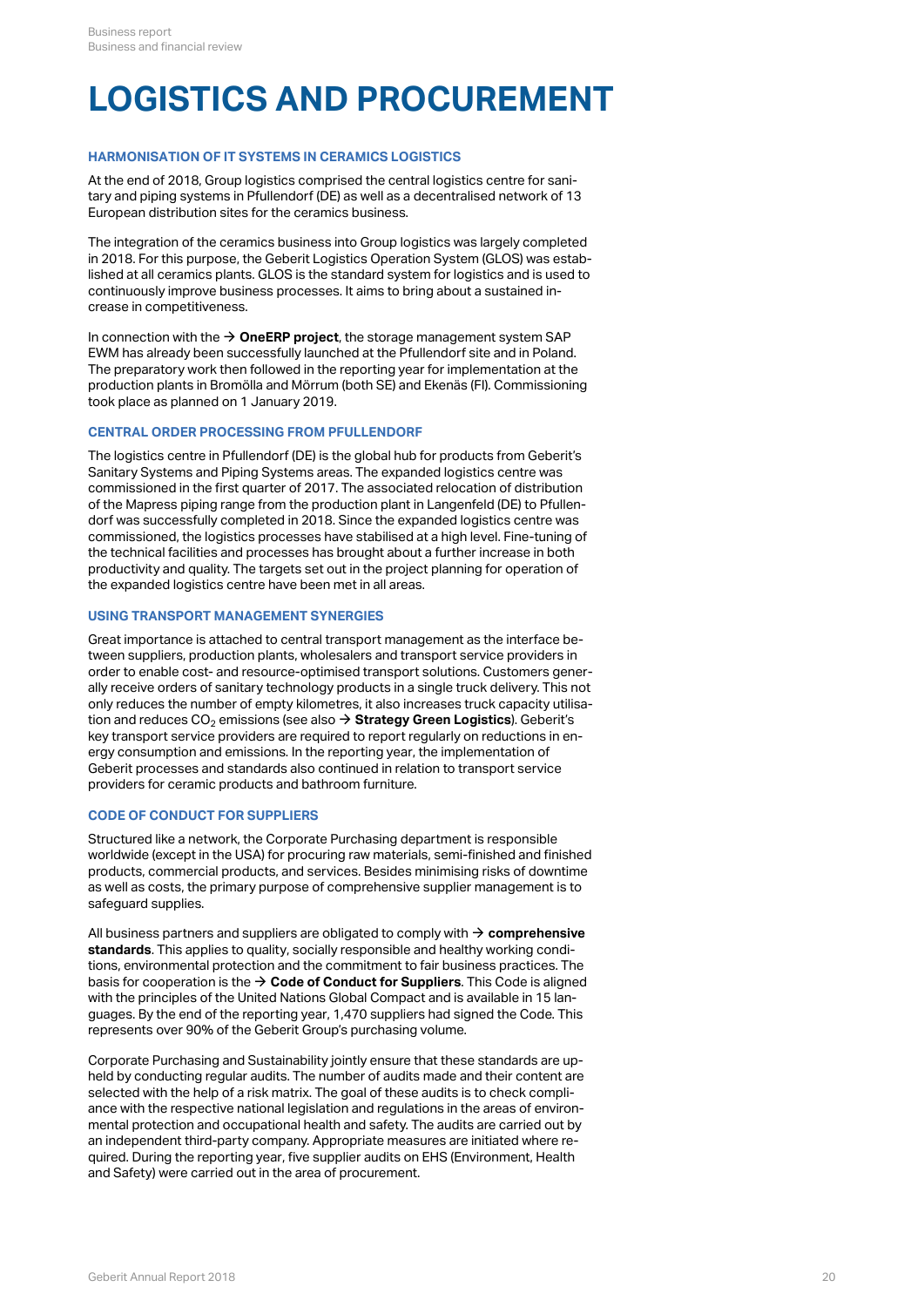### **SUPPLIER INTEGRITY LINE**

Launched in 2017, the "Supplier Integrity Line" has now become established. The service allows suppliers to anonymously report any violations of the guidelines set out in the Code of Conduct for Suppliers by Geberit employees and by competitors. The free hotline is operated by an independent service company and is available in a total of eleven languages. Violations can also be reported online at any time via an external URL. No violations of the guidelines set out in the Code of Conduct for Suppliers were reported in 2018.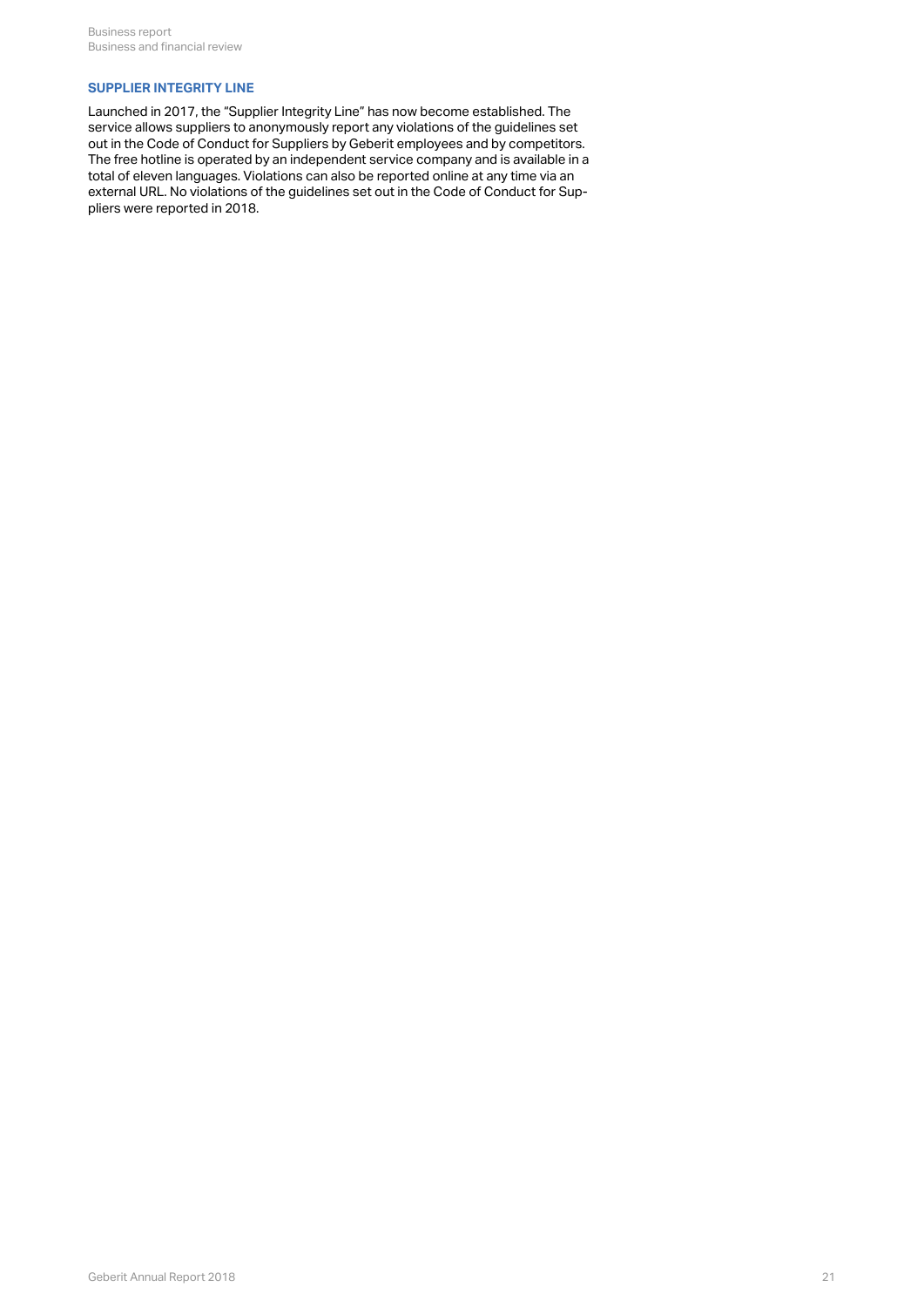# **SUSTAINABILITY**

### **PURSUING GLOBAL TARGETS**

Approved by the United Nations in 2015, the Sustainable Development Goals comprise 17 specific targets and indicators which countries are required to implement by 2030. The business world plays a pivotal role in implementing these targets and indicators. The goal calling for equitable access to clean drinking water and basic sanitation for all people worldwide is of the utmost importance to Geberit. The company also focuses on the goal of "Sustainable Cities and Communities". With its sanitary technology, Geberit makes an important contribution towards developing robust infrastructures and promoting sustainable industrialisation.

Sparing, careful use of water as a valuable resource is one of Geberit's core areas of focus. A Geberit value chain analysis in the form of a water footprint shows that nearly 100% of water consumption is attributable to the product usage phase.

#### **WATER FOOTPRINT THROUGHOUT THE VALUE CHAIN IN 2018**

#### **PROVISION OF RAW MATERIALS**



#### **DIGITALISATION WITH GREEN BUILDING IN MIND**

Green building is becoming ever more important. More and more buildings are being constructed in accordance with sustainability standards such as LEED, DGNB, Minergie or BREEAM. Consequently, there is demand among investors, project developers, owners and tenants for system providers with comprehensive know-how and high transparency regarding their products. Geberit meets this demand with watersaving, energy-saving, low-noise and durable products on the one hand, and the promotion of digitalisation with regard to environmental product information on the other.

#### **CONTRIBUTION TO THE CIRCULAR ECONOMY**

The purpose of the circular economy is to minimise the use of resources and materials and close material cycles. Geberit sets great store by developing and marketing products with a long service life, offering guaranteed spare parts availability of 25 years whenever possible and ensuring the backwards compatibility of new products in order to increase product longevity. The aim of production is to establish closed cycles to the greatest possible extent. The ceramics plants seek to close internal material cycles and recycle waste externally. High-quality plastics are used at the plastics processing plants and the share of regranulate is constantly increased.

#### **LONG-TERM VALUE ADDED**

For decades, sustainability has been part of Geberit's corporate culture. The binding  $\rightarrow$  **[Sustainability strategy](http://annualreport.geberit.com/reports/geberit/annual/2018/gb/English/3040/sustainability-strategy-2019---2021.html)** – which is closely linked to the company's values and core areas of focus as well as the → [Sustainable Development Goals](http://annualreport.geberit.com/geberit/annual/2018/gb/layout/../English/pdf/SDG_Reporting_2018_en.pdf) of the United Nations – ensures that the objectives are measurable and that a significant contribution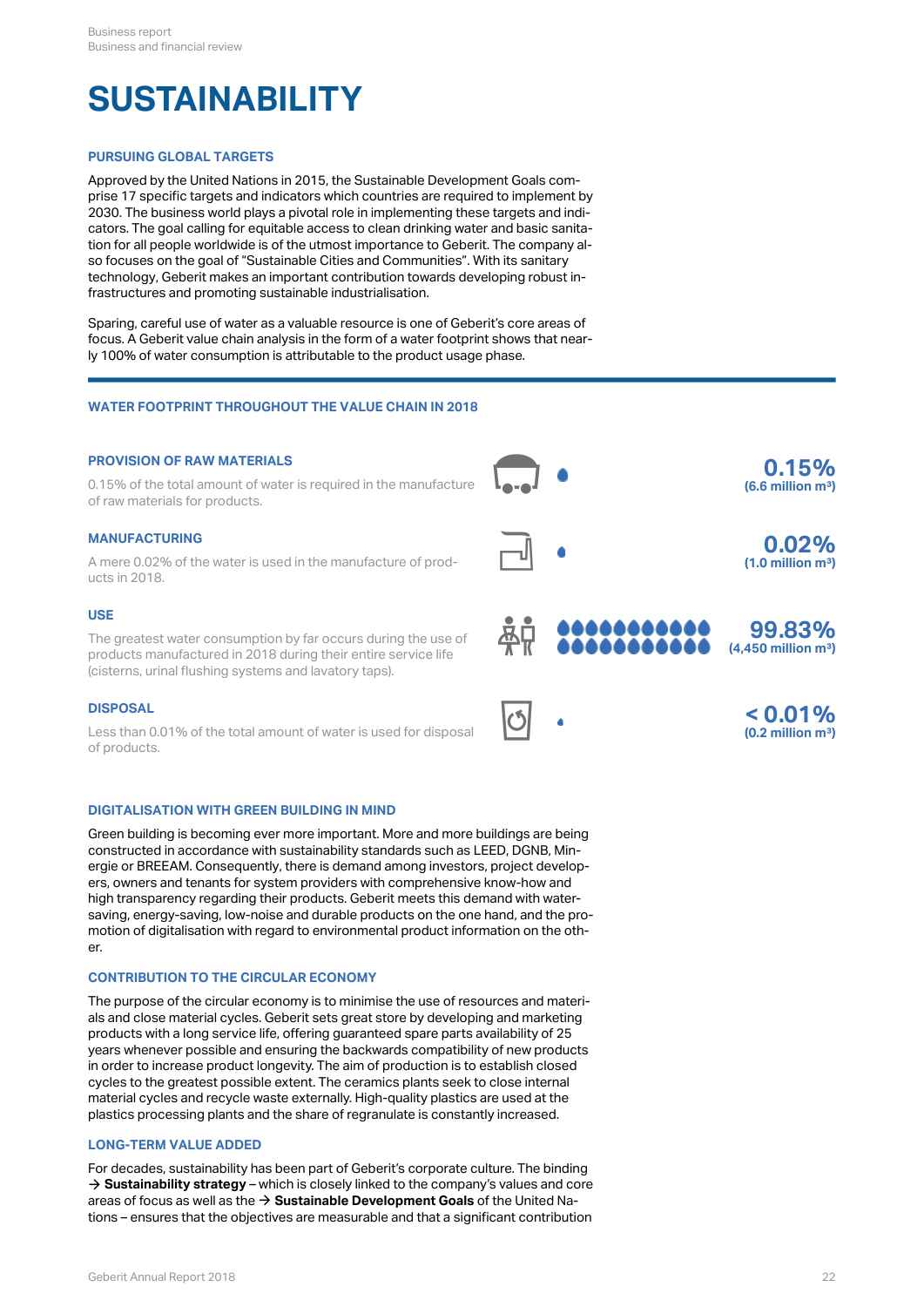to the success of the company is thus guaranteed. A total of twelve sustainability modules form the basis of this strategy. Among these are occupational health and safety, social responsibility, energy and CO $_2$  reduction, eco-design, green procurement and green logistics.

Since 2007, a sustainability performance review of the Geberit Group has been prepared annually in accordance with the guidelines of the Global Reporting Initiative (GRI). In 2018, this was carried out for the first time according to the new GRI Standards. The information disclosed within the scope of this report has been compiled in accordance with the "Comprehensive" option contained in the GRI Standards. The sustainability reporting has been subjected to and has successfully completed the GRI Materiality Disclosures Service, see **[GRI label and formal GRI Content Index](http://annualreport.geberit.com/geberit/annual/2018/gb/layout/../English/pdf/gri_content_index_2018.pdf)**. [\\$](http://annualreport.geberit.com/geberit/annual/2018/gb/layout/../English/pdf/gri_content_index_2018.pdf) All aspects of the GRI Standards can be found in the  $\rightarrow$  **[Sustainability Performance](http://annualreport.geberit.com/reports/geberit/annual/2018/gb/English/3060/sustainability-performance-report.html) Report** for 2018. The  $\rightarrow$  **materiality analysis** reviewed by an  $\rightarrow$  **[external stakehold](http://annualreport.geberit.com/geberit/annual/2018/gb/layout/../English/pdf/stakeholder_panel_2018.pdf)[er panel](http://annualreport.geberit.com/geberit/annual/2018/gb/layout/../English/pdf/stakeholder_panel_2018.pdf)** in the reporting year as well as the sustainability strategy have been further developed.

Since 2008, Geberit has been a member of the United Nations (UN) Global Compact – a global agreement between businesses and the UN designed to make globalisation more socially responsible and environmentally friendly. A **[Communication on](http://annualreport.geberit.com/geberit/annual/2018/gb/layout/../English/pdf/cop_ungc_2017_en.pdf)** [\\$](http://annualreport.geberit.com/geberit/annual/2018/gb/layout/../English/pdf/cop_ungc_2017_en.pdf) **[Progress](http://annualreport.geberit.com/geberit/annual/2018/gb/layout/../English/pdf/cop_ungc_2017_en.pdf)** regarding measures in the areas of human rights, labour practices, environmental protection and anti-corruption is submitted annually. Geberit is also a member of the local network of the UN Global Compact. The  $\rightarrow$  **[Code of Conduct](http://annualreport.geberit.com/geberit/annual/2018/gb/layout/../English/pdf/geberit_code_of_conduct_en.pdf) [for Employees](http://annualreport.geberit.com/geberit/annual/2018/gb/layout/../English/pdf/geberit_code_of_conduct_en.pdf)** and the  $\rightarrow$  [Code of Conduct for Suppliers](http://annualreport.geberit.com/geberit/annual/2018/gb/layout/../English/pdf/supplier_code_of_conduct.pdf) further incorporate the topic of sustainability. Continuously improved **[compliance processes](#page-23-0)** ensure [\\$](#page-23-0) compliance with guidelines and directives. In addition, a system for the control and management of all risks involved in entrepreneurial activities is in place throughout the Group. For more information, see  $\rightarrow$  **[Risk management](#page-4-0)**.

The activities in terms of sustainable business management are rewarded by the capital market. Geberit is strongly represented in the sustainability stock indices and sustainability funds segment. For example, the share is a component of the STOXX Europe Sustainability Index and the FTSE4Good 100 Index Series. Renowned sustainability funds also hold the shares in their portfolios. Geberit wants to continue to play a pivotal role in the "Sustainability" and "Water" investment segments.

### **HOLISTIC VIEW OF DEVELOPMENT PROCESSES**

Sustainability is an integral part of the technology and innovation processes at Geberit. This is why the eco-design approach has been consistently applied since 2007 as part of the Group's innovation and development process. All environmental aspects are examined, from the selection of raw materials right through to disposal. Every new product must be better than its predecessor from an ecological perspective. An example of this is the  $\rightarrow$  **[energy retaining valve](#page-15-1)**, which closes the openings of sanitary ventilation pipes – which are usually built into the roof – without causing any loss of function. Measurements by the Lucerne University of Applied Sciences and Arts have revealed that the heat loss via the ventilation pipe can be reduced by 98% using this valve. This is equivalent to an annual quantity of around 50 litres of heating oil.

The environmental product declarations (EPD) in accordance with the European standard EN 15804 are an important decision-making aid in the building process and can also be used directly for green building standards such as LEED. EPDs present relevant, comparable and verified information about a product's environmental performance in a transparent manner. A total of four EPDs for discharge pipes were newly compiled in the reporting year.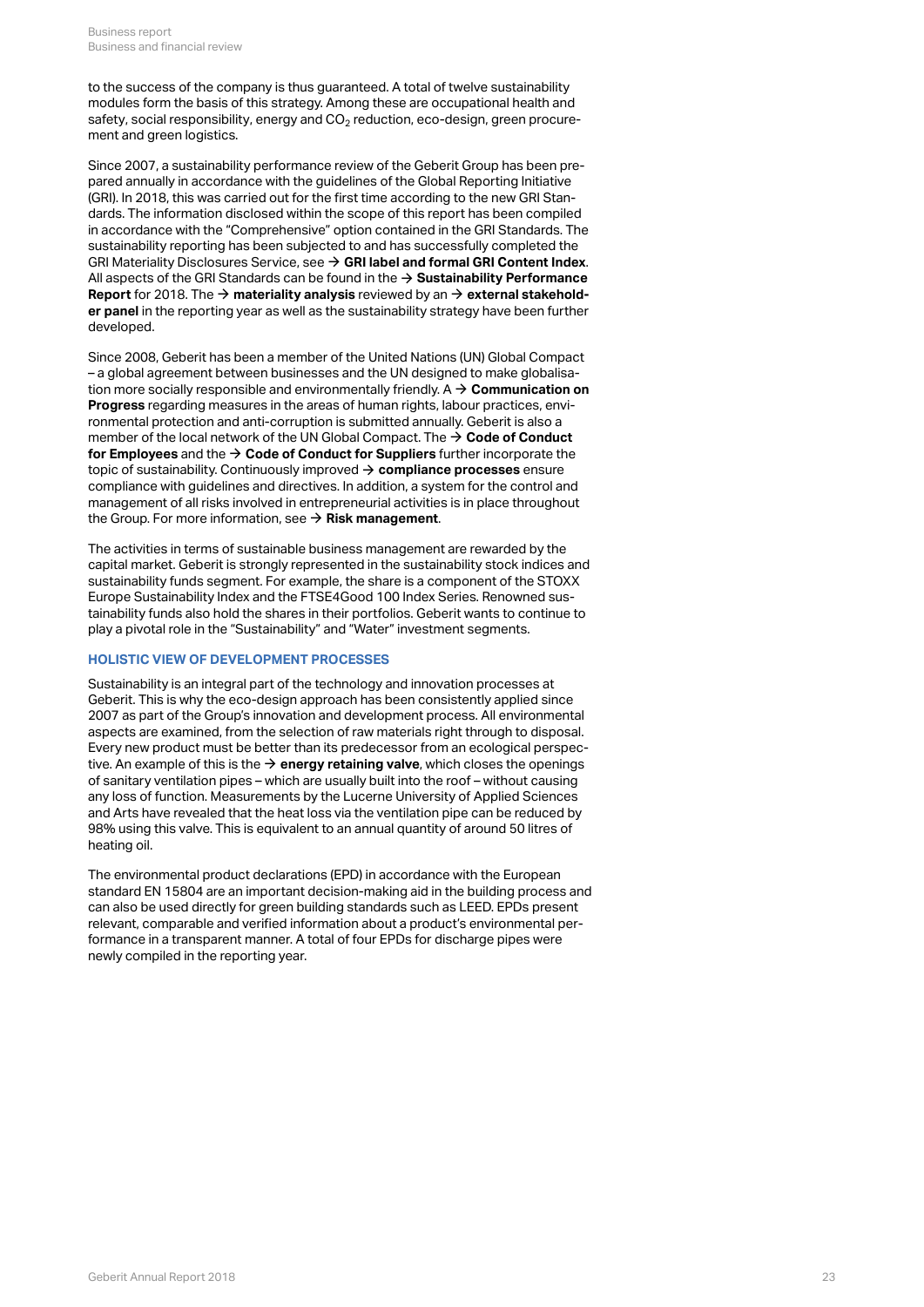# <span id="page-23-0"></span>**COMPLIANCE**

### **FOCUS ON DATA PROTECTION**

So far, the key focus of compliance was on the topics of antitrust legislation, corruption, product liability, environment/occupational safety and fundamental employee rights. The introduction of the GDPR in the EU on 25 May 2018 heralded a significant tightening of the legal requirements placed on the data protection concepts of companies. Comprehensive measures for implementation of the GDPR were carried out in the reporting year under the leadership of the Group's legal department. An external data protection officer was appointed for the entire Group, who has already conducted initial audits at the companies in Switzerland, Austria, Poland, the Benelux Countries, the UK and Sweden. In-house data protection coordinators have been appointed and trained at all Geberit companies. In addition, all processes have been documented in which personal data is processed. Furthermore, a Data Protection Guideline has been passed that in turn serves as the basis for privacy policies for various applications such as websites or mobile apps. Finally, technical and organisational measures concerning compliance with data protection regulations and a concept for reporting data breaches have been drawn up.

#### **PRODUCT LIABILITY: NOZZLE CLEANER DAMAGE CASE**

The older shower toilet models Geberit AquaClean 8000plus and Geberit Balena 8000 were liable to develop a leakage if a certain nozzle cleaner was used over a prolonged period. In the worst case, this could have led to a smouldering fire. Three such cases of smouldering fires occurred in 2017 that caused only material damage. Comprehensive measures were implemented in 2018 to rule out this risk for all other owners of the corresponding shower toilet models. Sales of the nozzle cleaner that caused the problem were discontinued immediately. In addition, appropriate market information was promptly drawn up and sent to all wholesalers, plumbers and, to the extent known, potentially affected end users. Owing to the large number of devices concerned, not only the local Geberit companies and their service providers but also external service providers had to be called on for the required service assignments. The assignments were largely concluded by the end of 2018. Apart from the aforementioned incidents, there were no further damage cases.

#### **LEGAL ADVICE AND REPORTING**

Regular antitrust legislation audits were carried out in the Adriatic sales region as well as in Finland, Norway and Switzerland as part of the ordinary internal audit, but did not reveal any significant breaches. Furthermore, the Group's legal department dealt with the usual enquiries from Geberit markets concerning the permissibility of marketing and sales campaigns.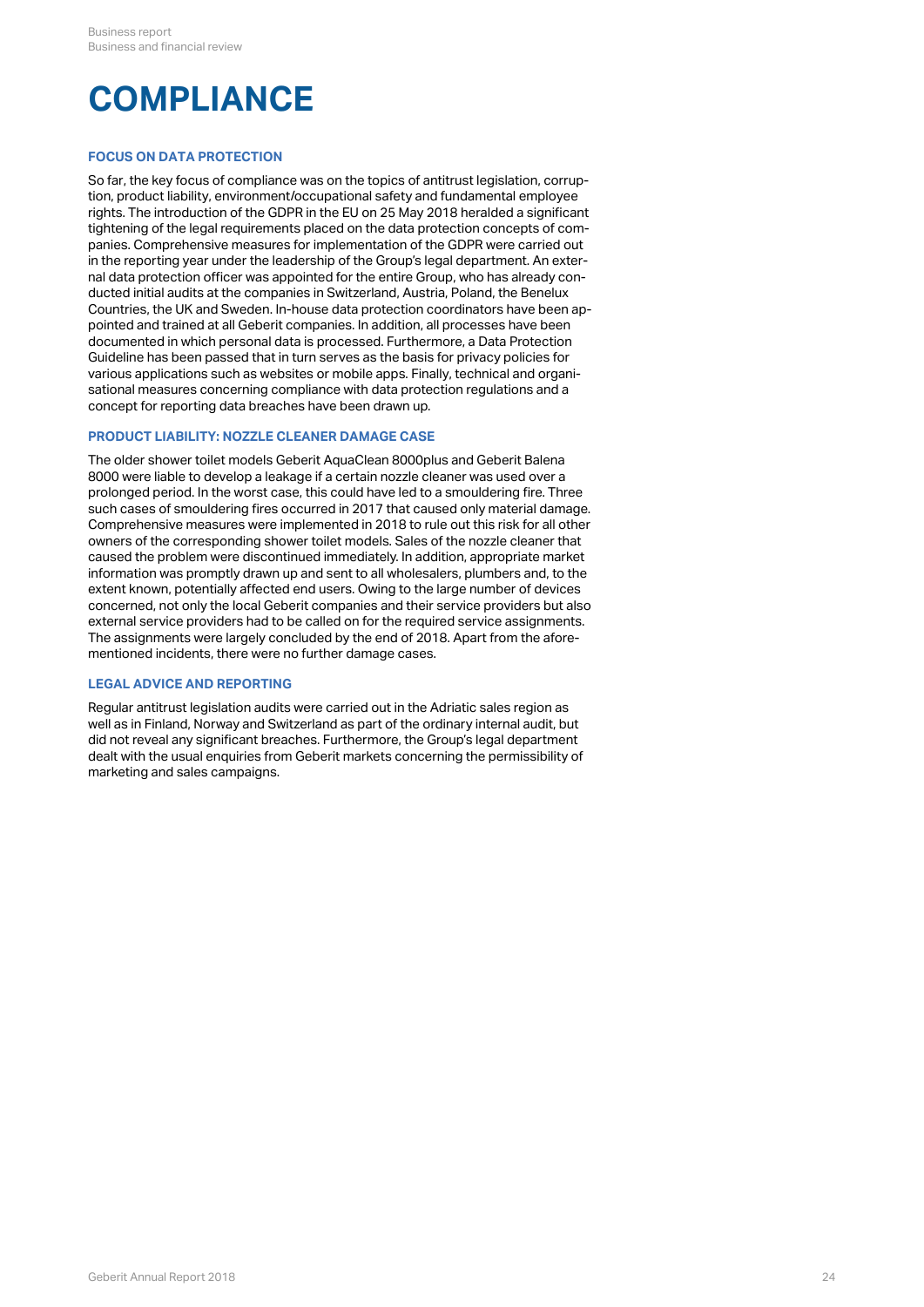# **SOCIAL RESPONSIBILITY**

#### **SOCIAL PROJECTS RELATED TO THE CORE BUSINESS**

Innovative sanitary technology continuously improves the quality of people's lives. This mission is at the heart of Geberit's social responsibility. The guideline for Geberit employees, the  $\rightarrow$  [Compass](http://annualreport.geberit.com/geberit/annual/2018/gb/layout/../English/pdf/geberit_compass.pdf), sets out and explains this.

Besides improving quality of life through innovative sanitary products, Geberit takes its social responsibilities seriously – which is why it has undertaken social projects involving its own apprentices since 2008. The projects exhibit a relationship to the topic of water and to the company's core competencies. Apart from being involved in the projects on site, the young people who take part acquire new intercultural, linguistic and professional competencies. These social projects make a tangible contribution to the Sustainable Development Goals of the United Nations, which include giving all humans access to clean drinking water and basic sanitation by 2030.

In 2018, the  $\rightarrow$  **[apprentices travelled to Morocco](http://annualreport.geberit.com/reports/geberit/annual/2018/gb/English/40/a-look-back-thats-worthwhile_-_br_the-world-of-geberit-in-2018_.html?anchor=2409#2409)**. During the first step, the local Geberit office in close cooperation with a local non-governmental organisation (NGO) identified several schools in the Marrakesh region where the toilets were in a desolate condition. The sanitary facilities of these schools were then replaced over a two-week period in October 2018.

#### **GLOBALLY ENGAGED**

Geberit continued its partnership with the Swiss development organisation Helvetas with a series of initiatives and supported the new Helvetas campaign with a substantial sum of money. Sanitary expertise adapted to the local conditions was passed on in a knowledge transfer project that took two Geberit employees to Mozambique and another two to Nepal in autumn 2018. The "Change of Perspective" project was also implemented again, as two Swiss plumbers travelled to Nepal in November 2018, working there for a week with two Nepalese colleagues. These projects are set to continue in 2019. A major donation was also made to support Helvetas-run water projects around the world.

The Geberit Group's activities in the area of social responsibility are rounded off by a multitude of other initiatives and fundraising campaigns at a local level. As a basic principle, all social projects and the use of funds are regularly checked by Geberit employees in the respective country or in partnership with NGOs, including after completion of the projects in question. For an overview of donations and financial contributions, see  $\bm{\rightarrow}$  **[Investments in infrastructure and services primarily for](http://annualreport.geberit.com/reports/geberit/annual/2018/gb/English/30608020/8_2-society.html?anchor=GRI203#GRI203) [public benefit](http://annualreport.geberit.com/reports/geberit/annual/2018/gb/English/30608020/8_2-society.html?anchor=GRI203#GRI203)**. All donations are neutral from a party political point of view. No donations were made to parties or politicians. As a rule, no political statements are made, and no political lobbying is carried out. This is ensured globally as part of the annual audit of the Code of Conduct.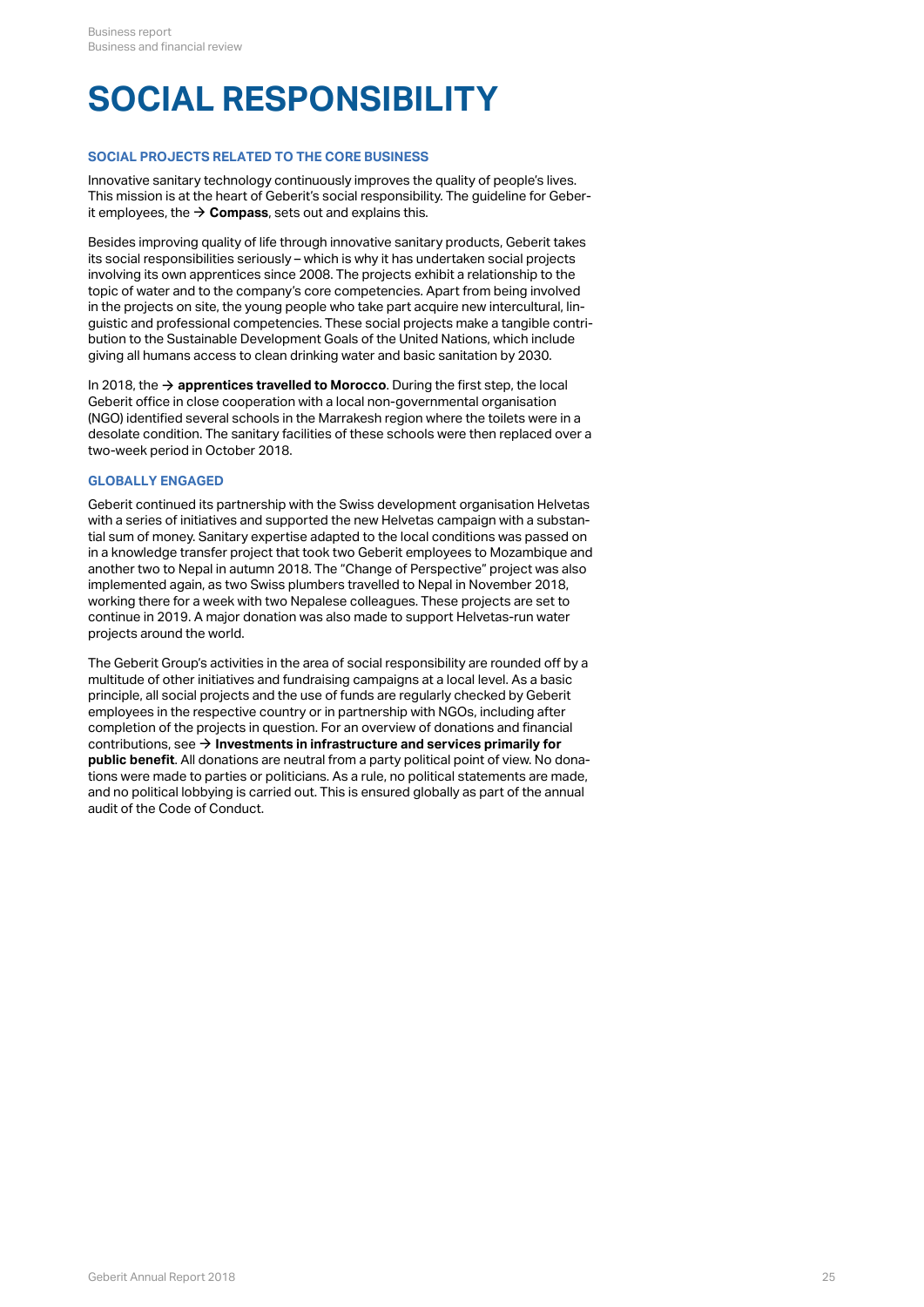# **CHANGES IN GROUP STRUCTURE**

There were no significant changes to the legal structure of the Geberit Group (see also  $\rightarrow$  [Financial Statements of the Geberit Group, Notes to the Consolidated Fi](http://annualreport.geberit.com/reports/geberit/annual/2018/gb/English/20405002/2_-changes-in-group-structure.html)**[nancial Statements, 2. Changes in Group structure](http://annualreport.geberit.com/reports/geberit/annual/2018/gb/English/20405002/2_-changes-in-group-structure.html)** and **[33. Group companies](http://annualreport.geberit.com/reports/geberit/annual/2018/gb/English/20405033/33_-group-companies-as-at-31-december-2018.html)** so → Financial Statements of the Geberit Group, Notes to the Consolidate<br>nancial Statements, 2. Changes in Group structure and → 33. Group comp<br>[as of 31 December 2018\)](http://annualreport.geberit.com/reports/geberit/annual/2018/gb/English/20405033/33_-group-companies-as-at-31-december-2018.html).  $\rightarrow$